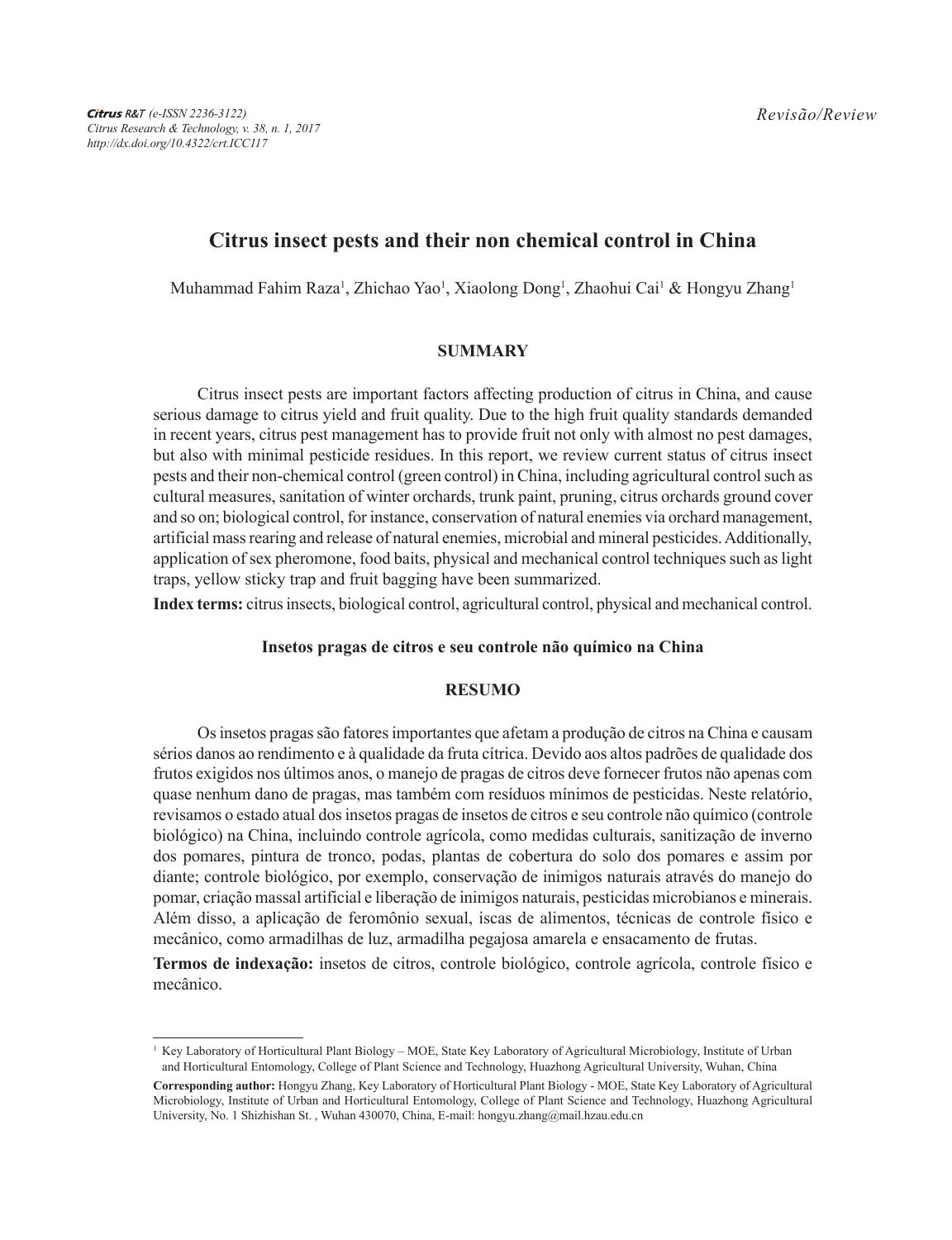## **INTRODUCTION**

Citrus is grown in more than 52 countries around the globe that depicts its significance among the fruit crops. China and Brazil are the leading producers of citrus generating 45 million tons (MT) of citrus together, followed by USA, India, and Mexico with an annual production of 10.7, 8.6 and 7.2 MT, respectively (CGA, 2012). According to Shan (2008), total area under citrus cultivation is estimated about 1.7 million hectares in China. On the other hand, it has been estimated that during 2014/15 China produced 35.7 thousand tons of world fresh citrus with top ranking worldwide (CGA, 2016). In China, citrus insect pests include more than 74 species, though, only a few (50~60 species) occur

| <b>Table 1.</b> Citrus insect pests in China |  |  |  |
|----------------------------------------------|--|--|--|
|----------------------------------------------|--|--|--|

consistently and widely distributed with substantial economic importance (Yang, 2004).

In the previous 40 years economically important insect pests (Table 1) have been recorded as a major threat to citrus production in China (Zhang & Li, 2012). Citrus fruit quality (appearance, sugar content, and per fruit weight) and quantity is badly affected because of failure in timely pest management implementations (Wang et al., 1999). Chemical and non-chemical control are considered as two main methods of suppressing insect pests of citrus. Often, these methods are supposed as alternatives in insect pest control. Chemical controls involve only prompt and temporary demolition of localized insect pest populations. Therefore, citrus growers preferred to use only chemical control because of less awareness or it seems easy to follow and generate visible results

| Sucking insect and mite pests                                                                                                                                                                                                                                                                                                                                                                              | Fruit and bud pests                                                                       | Chewing pests of leaves                                          | Trunk borers                                                  |
|------------------------------------------------------------------------------------------------------------------------------------------------------------------------------------------------------------------------------------------------------------------------------------------------------------------------------------------------------------------------------------------------------------|-------------------------------------------------------------------------------------------|------------------------------------------------------------------|---------------------------------------------------------------|
| Citrus red mite (Panonychus citri) fruit fly (Bactrocera                                                                                                                                                                                                                                                                                                                                                   | The Chinese citrus<br>citri)                                                              | Citrus butterfly<br>(Papilio demoleus)                           | Citrus flat headed<br>borer (Agrilus<br>auriventris)          |
| Citrus rust mite<br>(Phyllocoptruta oleivora)                                                                                                                                                                                                                                                                                                                                                              | The oriental fruit fly<br>(Bactrocera dorsalis)                                           | Leaf beetles<br>(Podagricomela nigricollis,<br>Clitea metallica) | Citrus brown<br>longicorn beetle<br>(Nadezhdiella<br>cantori) |
| Citrus bud mite<br>(Eriophyes sheldoni)                                                                                                                                                                                                                                                                                                                                                                    | Castor pod borer<br>(Dichocrocis<br>punctiferalis)                                        | Citrus leaf miner<br>(Phyllocnistis citrella)                    | Citrus long-horned<br>beetle<br>(Anoplophora<br>chinensis)    |
| The arrowhead scale<br>(Unaspis yanonensis)<br><b>Black Parlatoria scale</b><br>(Parlatoria zizyphus)<br>Cotton cushiony scale<br>(Icerya purchasi)<br>Pink wax scale<br>(Ceroplastes rubens)<br>Whitefly<br>(Dialeurodes citri)<br>Orange spiny whitefly<br>(Aleurocanthus spiniferus)<br>Citrus psyllid (Diaphorina citri)<br>Aphid (Aphis gossypii)<br>Citrus aphid<br>Toxoptera citricidus<br>Kirkaldy | Fruit-piercing moths<br>(Eudocima phalonia)<br>Citrus blossom midge<br>(Contarinia citri) |                                                                  |                                                               |

Source: Zhang & Li (2012).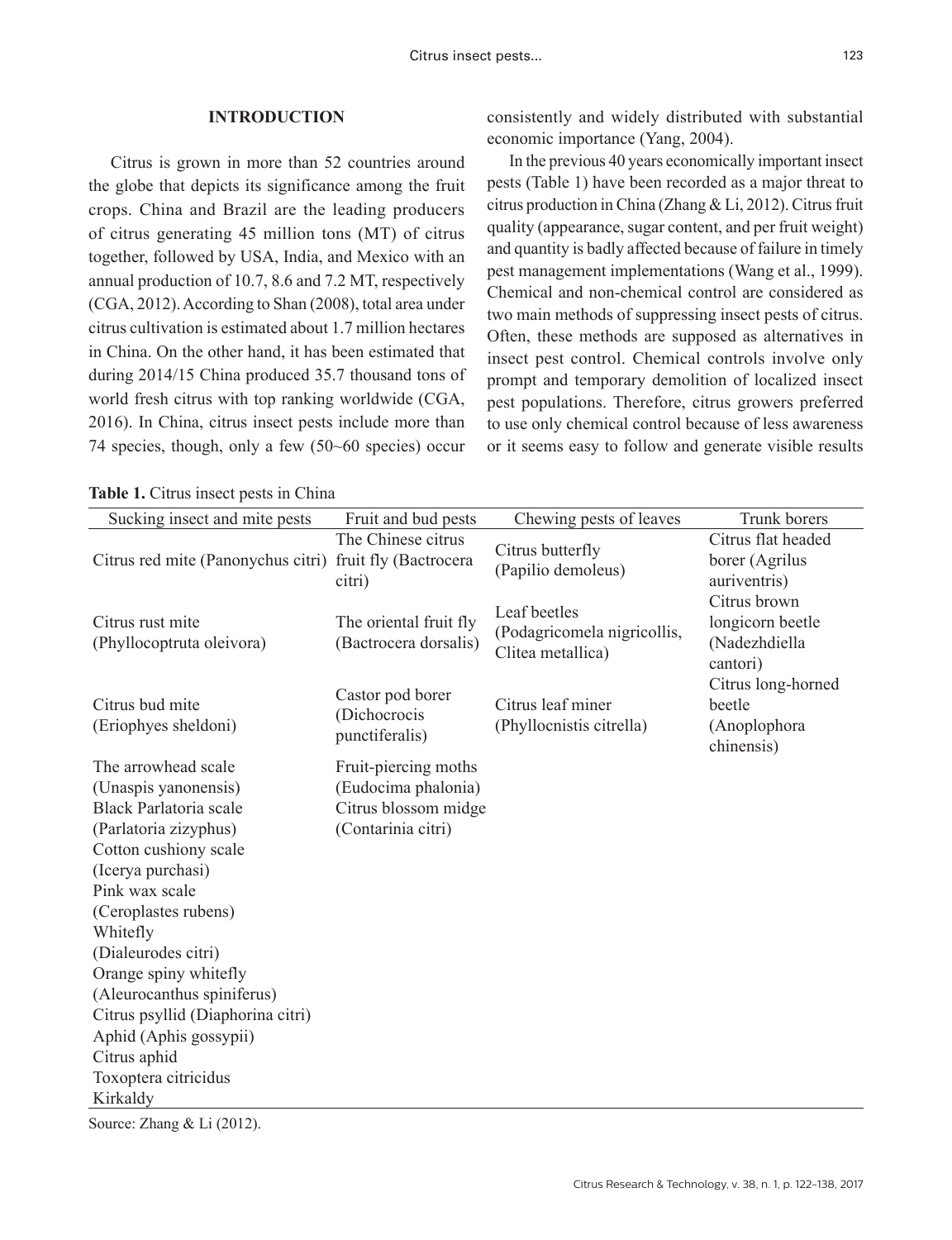with quick decrease of all arthropod including beneficial insects (Xiao et al., 2010). In response, continued use of chemicals led to dramatic resurgences of insect pest populations (Wu & Nan, 1989). Undesirable effects of insecticides on non-target arthropods and rise of insecticide resistance resulted in the resurgences (Zhao, 2000). For instance, broad spectrum insecticides used against citrus caterpillar or thrips resulted in the outbreak of various citrus mites and scale pests (McCoy, 1977; Abrol & Singh, 2003; Dreistadt, 2012). Resurgence of mite infestation was observed after different pyrethroid insecticidal treatments, with significantly higher population than the pretreatment counts (Abrol & Singh, 2003). Similarly, overuse of insect growth regulators (IGRs) in replacements with organophosphate insecticide allowed secondary pests e.g. scale species to become as primary pest (Grafton-Cardwell et al., 2006).

Previously, insecticides such as organochlorine pesticides (OCPs) were mostly used for citrus insect pest controls. Chinese Ministry of Agriculture has banned or restricted the use of organochlorine pesticides. Currently, none of these insectcides are used in citrus orchards. (MOA, 2017). Meanwhile, due to high toxicity, bioaccumulation and environmental persistence, use of such chemicals is considered to be a massive threat for higher trophic organisms (Jones &Voogt, 1999; Nakata et al., 2002). China began to exclude agricultural use of many pesticides including aldrin, dieldrin, DDT, HCH, HCB, heptachlor and chlordane since the beginning of 1980s (Editorial Committee on China Environmental Yearbooks, 1990).

However, China has a very protracted background of non-chemical control to diminish citrus insect pests. For instance, hundreds years ago, Chinese citrus growers placed predatory ants nests Oecophylla smaragdina Fabricius (Hymenoptera: Formicidae) under trees to control pests feeding on leaves (Doutt, 1964; Yang, 2002). During last three decades, especially in citrus orchards, substantial efforts has been made for non-chemical control, numerous published scientific achievements in biological control techniques and some additional executions are the testimonial of these efforts (Li et al., 2005; Wei et al., 2007; Yang & Wang, 2008).

In a nutshell, with gradual increase of insecticide resistance, environmental pollution and emerging concerns of insecticide residues, it has become mandatory to look for alternatives citrus insect pests control methods to minimize the further use of insecticides. Hence, diversified approaches are essential as a part of integrated pest

management (IPM) for better environmental protection. Consequently, non-chemical control strategies are thought to be promising replacement including, agricultural, physical traps, attractants and baits, biological, mineral oil applications and some new technologies such as sterile insect technique (SIT) based on RNAi and transgenic techniques (CRISPR Cas9) (Luo et al., 2008; Yang & Wang, 2008; Li et al., 2010; Zheng et al., 2015).

The objective of this review is to summarize the available information on the development, research and field application of non-chemical control techniques used for citrus insect pests in China; and highlighting the benefits of those non-chemical control techniques for economic and environmental concerns. In addition, this review also signifies the glimpse of advanced techniques for the control of citrus insect pests in future.

## **OVERVIEW OF AGRICULTURAL AND CULTURAL PRACTICES**

Cultural control services are employed to create the less attractive environment for pests survival, growth, reproduction, dispersal, and to enhance the pest's natural control. The purpose is to achieve pest numbers reduction, either below EIL (economic injury levels), or sufficiently enough to allow biological controls to take effect. Here is the portfolio of under practice cultural control methods in China.

# **Sanitation of orchards during summer and winter**

During winter, clean up orchards by digging out trees infested with huanglongbing disease and remove deadwood, fruit drop and dry branches in order to diminish the overwintering insects e.g. whitefly, leaf miner, fruit fly, and leaf beetles etc. Moreover, winter ploughing destroys the habitats of soil overwintering insects such as leaf beetle, fruit fly pupa and citrus blossom midge. While, summer shoots and buds also played an adverse role for citrus production. Huang et al., (2014) discussed scientific fertilization before flowering phase to balance the tree nutrition while emphasizing to avoid fertilizing nitrogen during summer shoots growth period.

Moreover, removing  $1~3$  cm long summer shoots, once each 7-10 days tends to suppress aphids, psyllid, white fly and leaf miner populations (Ye et al., 2007).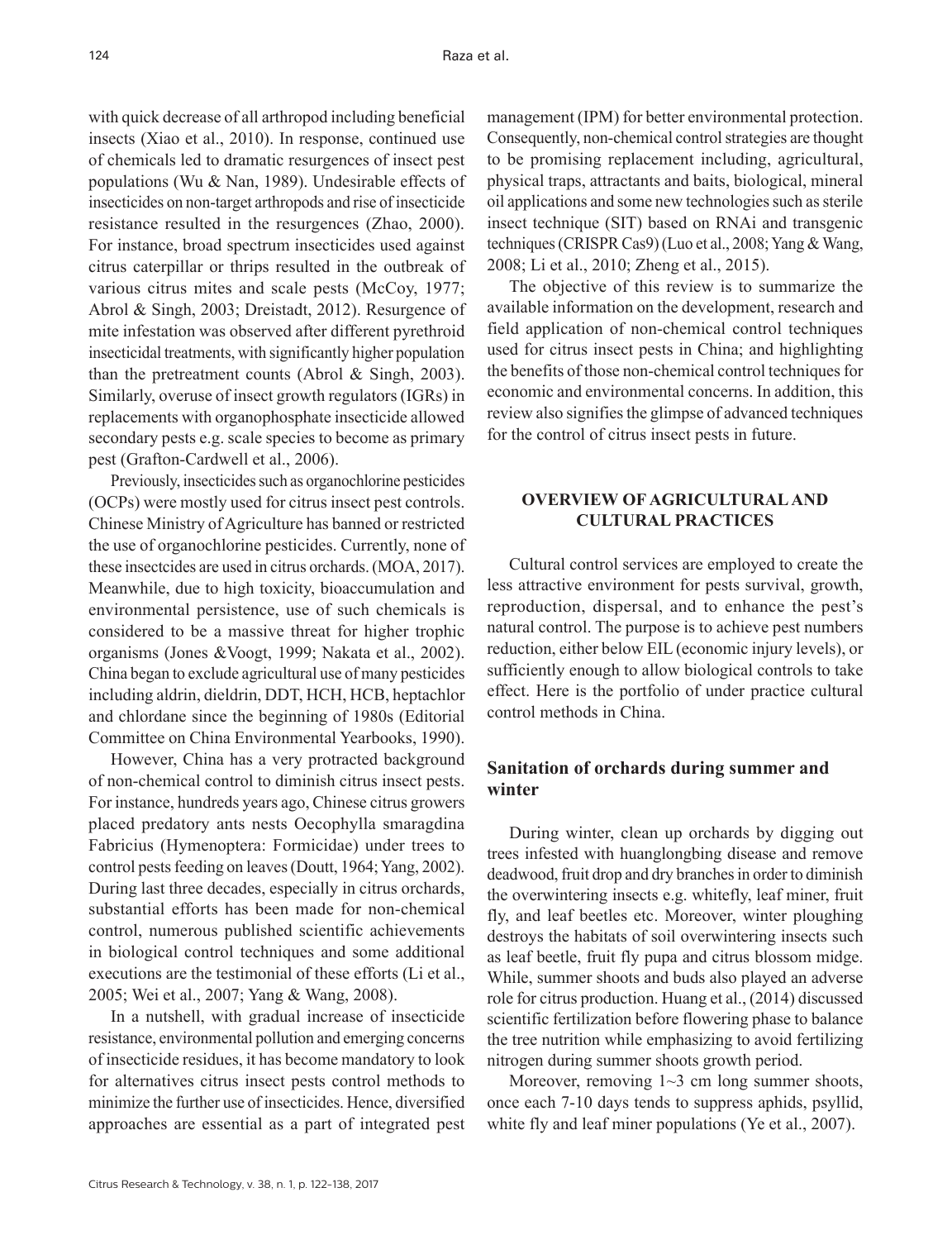## **Pruning**

Pruning is also being experienced in citrus orchards of China to minimize the pest population. Rational pruning of infested leaves and branches increased the ventilation of citrus orchards ensured to decrease aphids and whitefly populations (Marti & González, 2010; Mao et al., 2014).

# **Cover crops improves population density of natural enemies**

In past, integrated management of citrus pests in China, especially mites, was based on utilization and protection of predatory mites (Huang et al., 1978, 1981; Zou, 1988). Ground cover plants presence is closely correlated with the population densities of predatory mites (Liang & Huang, 1994). The weed, Ageratum conyzoides L. (Asterales: Asteraceae) was observed as supplementary source of increasing predatory mites population densities against the citrus red mite Panonychus citri McGregor (Trombidiformes: Tetranychidae) (Liang & Huang, 1994).

Several leguminous cover crops (such as bell bean, Austrian winter pea and white clover) results in the increase of predatory mite Euseius tularensis Congdon (Mesostigmata: Phytoseiidae) populations in China. Researchers found that adequate pollen is provided as a food source to E. tularensis by these leguminous cover crops, which helps to produce enough predatory pressure to suppress the citrus thrips populations (Grafton-Cardwell et al., 1999).

In addition, cover plants increase population density and provide an alternate source of food, shelter and habitat for natural enemies of citrus pests (Zhang et al., 2013). Zhao et al. (2014) investigated biological control of P. citri and found that in citrus orchards especially from September to December ground cover crop A. conyzoides L. offer a rich source of food for predatory mites with highest population densities.

#### **White color paint of trunks**

Trunks painted with white color can be helpful to avoid from sunshine burning and can prevent infestation of insect pests like Longhorn borer Anoplophora chinensis Forster (Coleoptera: Cerambycidae) egg laying. Furthermore, Longhorn borer killer is used to kill the longhorn larvae (Li & Wu, 1993).

# **Fruit bagging**

Fruit bagging method can inhibit fruit fly egg laying and fruit piercing moth damage after some preliminary measures, first and foremost, bagging time in sunny day supposed to be from 9:00-11:00 and 15:00-18:00. Afterward, fruits need to clean from insects and diseases with pesticides spray before bagging and finally keeping the mouth of bag downward (Ju, 1998; Chen et al., 2012). In China, fruits are bagged with breathable materials such as old newspapers, phone book paper, grey colored paper bags, transparent micro-perforated cloth material or mosquito netting. Moreover, insect pollinated fruits should be bagged at a stage of fruit development or after fruit set, in order to prevent insect pests, especially fruit flies, from finding and laying eggs in the fruits.

#### **MINERAL OILS**

No doubt, mineral oils have protruding potential to control a wide range of citrus insect pests, including psyllid, scale, leaf miners, aphids and mites (Beattie & Hardy, 2005; Leong et al., 2012). For instance, Rae et al. (1997) found that psyllid  $1<sup>st</sup>$  and  $2<sup>nd</sup>$  instars were most susceptible after spraying petroleum oil, while eggs being the most tolerant to oil. While, field application of mineral oil in combination with predatory mite against citrus red mite provided satisfactory control compared with chemical control (Fang et al., 2012). Lu (2015) reported that significantly reduced population of red wax scale invites to emphasize on the potential of mineral oil to control citrus insect pests (Table 2).

#### **PHYSICAL TRAPS**

Physical traps with attractive effects are mainly used in different ways: to efficiently trap insect pests to kill them or for sampling methods to estimate population of relevant insect in a given landmass (David & Pat, 1990).

#### **Frequency trembler grid lamps**

Accordingly, frequency trembler grid lamps based on phototaxis mechanism being a useful low cost source in China, generally to control lepidopteran (Noctuidae) pests of citrus (Lu, 2009). This method has proved its success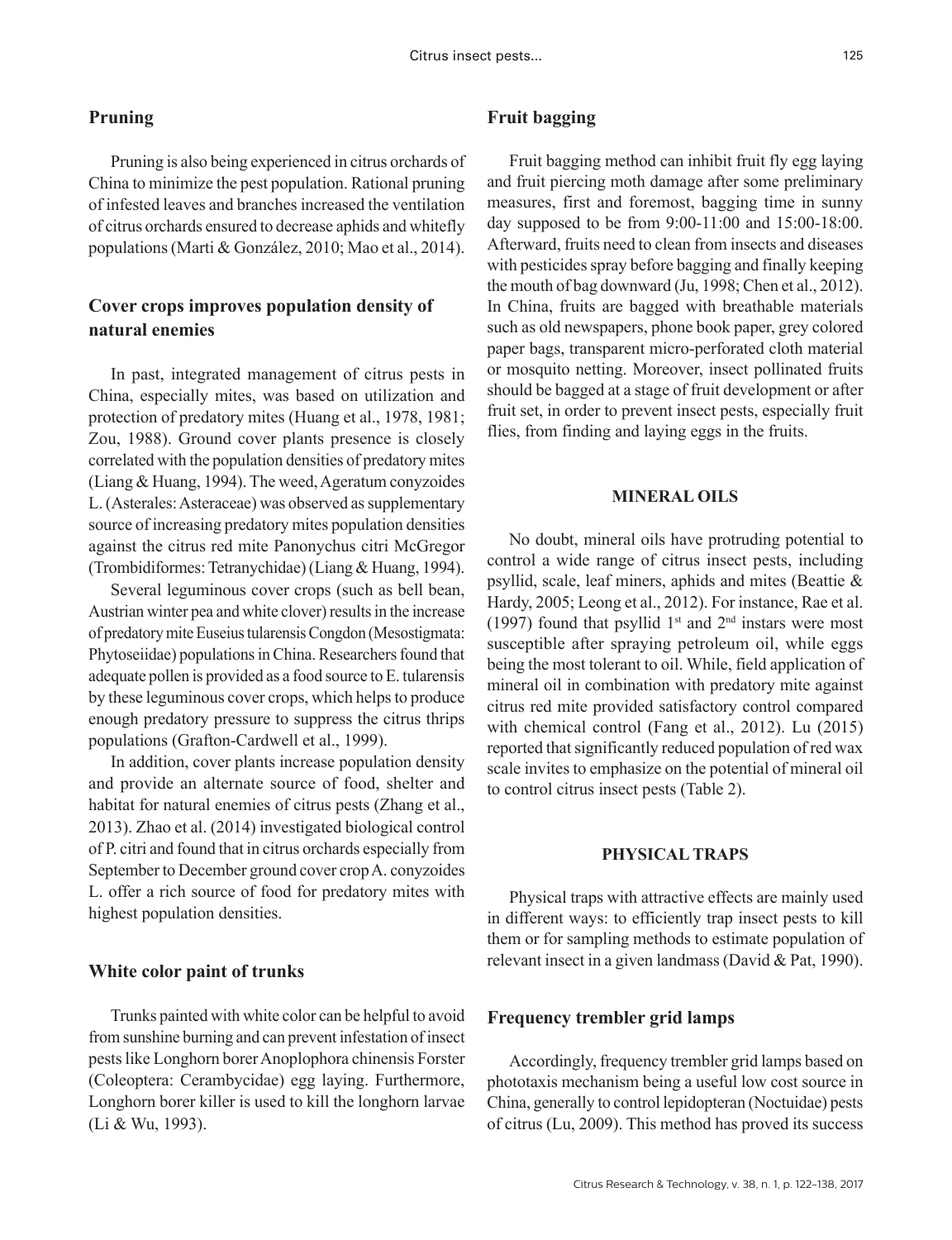|                                               |                    |               | 7 days post treatment |                   |
|-----------------------------------------------|--------------------|---------------|-----------------------|-------------------|
| Treatment                                     | Initial population | No. of living | decreased rate        | Correcting effect |
|                                               |                    | insects       |                       | $(\%)$            |
| Mineral oil $100 \times$                      | 366                | 35            | 90.44                 | 87.48             |
| Spirotetramat $(240g/L)4000\times$            | 351                | 41            | 80.32                 | 84.70             |
| Methidathion( $40\%$ ) $1000\times$           | 476                | 72            | 84.87                 | 80.19             |
| Nicotine and matrine( $1.2\%$ ) $1000 \times$ | 381                | 51            | 86.61                 | 82.47             |
| Control                                       | 495                | 378           | 23.64                 |                   |

**Table 2.** Efficacy of mineral oils against wax scale

Source: Lu (2015).

through reduced input expenses, environmental protection and maintenance of ecological balance (Lu, 2009).

## **Black-light lamps**

Likewise, black light lamps have long been used in China with simple, practical and low cost method showing rapid effects particularly against citrus pests of Lepidoptera and Coleoptera. Although, its attractive effect is not as good as of frequency trembler grid lamps but it is helpful for providing reliable data for pest forecasting (Wang et al., 2008).

## **Colored sticky cards**

Colored sticky cards have been used worldwide for monitoring of whiteflies, thrips, leaf miners, aphids and other insects in the field and greenhouses of various crops (Berlinger, 1980; Byrne et al., 1986; Megeed et al., 1994; Qiu & Ren, 2006). Colored sticky traps are extensively used for the control of several citrus insect pests in China. For instance, blue and yellow sticky cards revealed strong attractive effects against thrips, aphids and white flies, respectively (Heinz et al., 1992; Yao & Zheng, 2008; Rodriguez-Saona et al., 2010).

In addition, food attractive lures for the control of Bactrocera minax Enderlein (Diptera: Tephritidae) (Zhou et al., 2012), hydrolyzed protein trap against fruit fly (Lasa & Tadeo, 2015), botanical attractant baits (Ju et al., 2012) and sex pheromone traps (Hwang & Chu, 1987) against several insects have been practiced in China. We have identified sex pheromones of the B. minax and developing effective traps at State Key Laboratory of Agricultural Microbiology, Institute of Urban and Horticultural Entomology, College of Plant Science and Technology, Huazhong Agricultural University, Wuhan, China. In addition to this, we are also

developing traps in different color fruit shapes in order to control oriental fruit fly (unpublished data).

# **BIOLOGICAL CONTROL**

Moderately speaking, research development in biological control has developed quickly in China. Between 1981 and 1984, 53 insect pest species and 100 natural enemies have been identified in a survey of citrus insects and their natural enemies (Lo & Chiu, 1986; Niu et al., 2014).

#### **Parasitoid**

The 41 parasitoids in one order, Hymenoptera, represented by 23 genera and 5 families (Table 3) have been found against citrus insect pests in China (Niu et al., 2014). Probably the oriental fruit fly Bactrocera dorsalis Hendel (Diptera: Tephritidae) is the most notorious pest of citrus. Various parasitoid species can be used as effective control strategy against oriental fruit fly. Eight species within four families of Hymenopterous parasitoids were recorded in Guangdong province citrus orchards inventory (Yao et al., 2008). Presence of parasitoids in Chinese citrus orchards clearly indicates the significance of commercial biological control methods (Table 3). The parasitoid, Tamarixia radiata Waterston (Hymenoptera: Eulophidae) which was discovered in the area of northwestern India (Punjab) (Waterston, 1922), showed high parasitism efficiency against Asian citrus psyllid Diaphorina citri Kuwayama (Hemiptera: Liviidae) (Mann & Stelinski, 2010). Currently the parasitoid is found in Brazil, China, Guadaloupe, Indonesia, Mauritius Mexico, Pakistan, Philippines, Nepal, Taiwan, Vietnam, Puerto Rico and the United States (Waterston, 1922; Chien et al., 1991;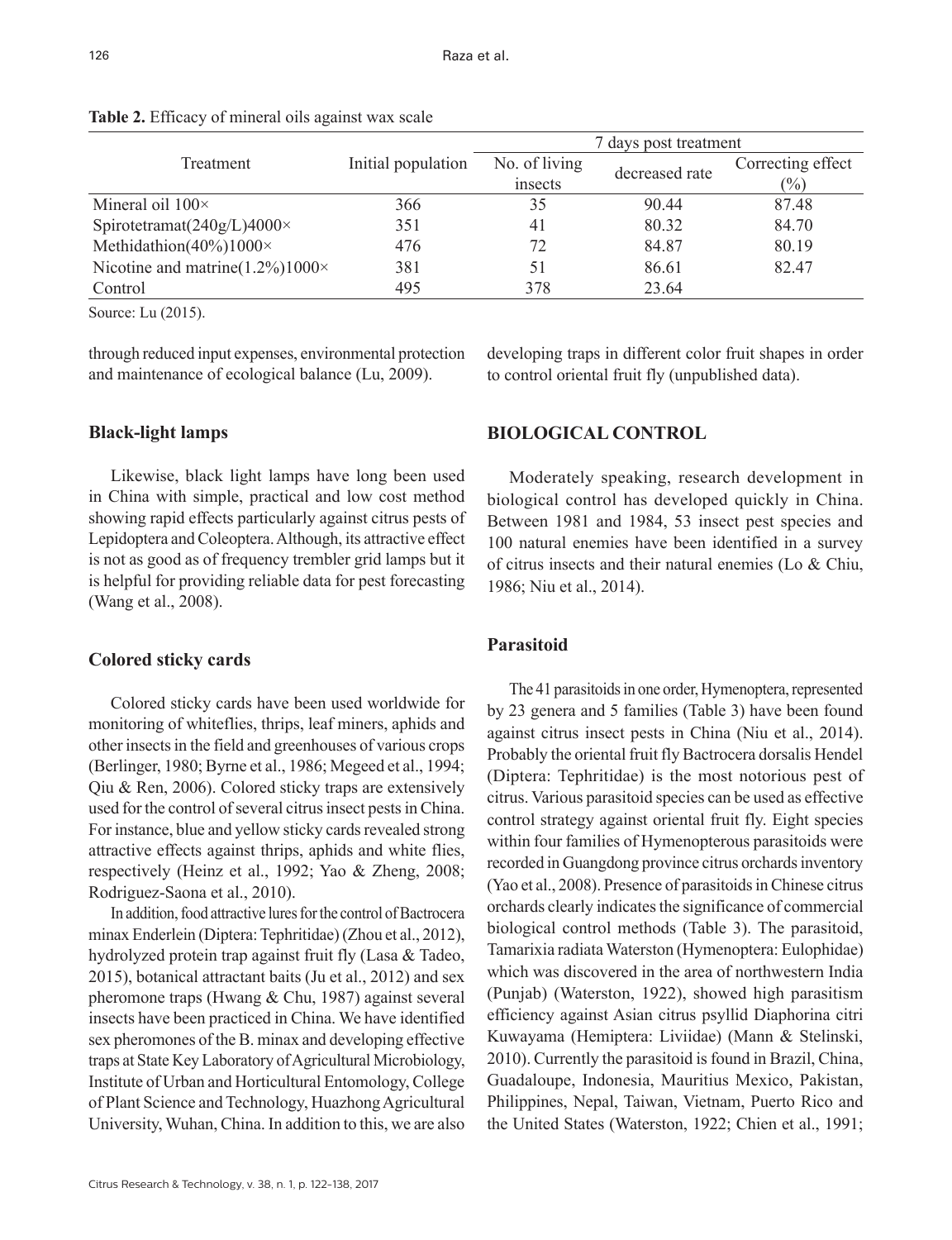|                                                 |                                   | Table 3. Predators, Parasitoids and Pathogens of economically important insect pests in China                                                                                                                                                                                                                                                                                                                                                                                                                                                                     |                                                                                                                                                                                        |                               |                                                                                                                                                                             |
|-------------------------------------------------|-----------------------------------|-------------------------------------------------------------------------------------------------------------------------------------------------------------------------------------------------------------------------------------------------------------------------------------------------------------------------------------------------------------------------------------------------------------------------------------------------------------------------------------------------------------------------------------------------------------------|----------------------------------------------------------------------------------------------------------------------------------------------------------------------------------------|-------------------------------|-----------------------------------------------------------------------------------------------------------------------------------------------------------------------------|
| (scientific name)<br>Insect pest                | Pest family (order)               | Predators*                                                                                                                                                                                                                                                                                                                                                                                                                                                                                                                                                        | Parasitoids**                                                                                                                                                                          | Pathogens***                  | References                                                                                                                                                                  |
| Diaphorina citri<br>Citrus psyllid<br>Kuwayama) | (Hemiptera)<br>Psyllidae          | Agistemus exsertusGonzalez,<br>Swartz, Adalia bipunctata L.,<br>septempunctata L., Harmoni<br>pallens Rambur, R. limbata<br>Sospitachinensis Mulsant,<br>quadriplagiata Swartz, C.<br>sexmaculata Fabricius, C.<br>Motschulsky, Scolothrips<br>Fabricius, Olla vnigrum<br>Burmeister, Coccinella<br>Wesmael, C. rufilabris<br>axyridisPallas,Lemnia<br>Coelophora biplagiata<br>Mulsant, Cheilomenes<br>Megalocaria dilatata<br>longicornis Priesner,<br>Mulsant, Propylaea<br>circumsta Mulsant,<br>Rodolia cardinalis<br>C. septempunctata<br>japonicaThunberg. | Psyllaephagus diaphorinae Lin<br>Diaphorencyrtus aligarhensis<br>Shafee, Alam and Argarwal,<br>D. diaphorinae Lin & Tao,<br>radiata Waterston,<br>& Tao, Tamarixia<br>Tetrastichus sp. | bassiana Balsamo<br>Beauveria | *(Chen, 1992; Yu,<br>Nin & Qin, 2009;<br>Nin & Qin, 2009;<br>2001; Ren, 2008;<br>Mao et al., 2010)<br>***(Nin & Qin,<br>**(Ren, 2008;<br>Zhang et al.,<br>2009)<br>2009)    |
| Citrus red mite (Panonychus<br>citri McGregor)  | (Trombidiformes)<br>Tetranychidae | barkeri Hughes, A. cucumeris<br>Stethorus iphonulus Kapur,<br>Erigonidium graminicolum<br>Oudemans, A. orientalis<br>Sundevall, Amblyseius<br>Ehara, Oligota sp.                                                                                                                                                                                                                                                                                                                                                                                                  |                                                                                                                                                                                        |                               | 2002; Xiao et al.,<br>Ling et al., 2008;<br>Gan et al., 2001;<br>Ou-Yang et al.,<br>2005; Gao $\&$<br>Zhang et al.,<br>$*(Wei et al.,$<br>1997, 2007<br>Pan, 2007;<br>2007) |
|                                                 |                                   | *References of predators, **References of parasitoids, ***References of pathogens.                                                                                                                                                                                                                                                                                                                                                                                                                                                                                |                                                                                                                                                                                        |                               |                                                                                                                                                                             |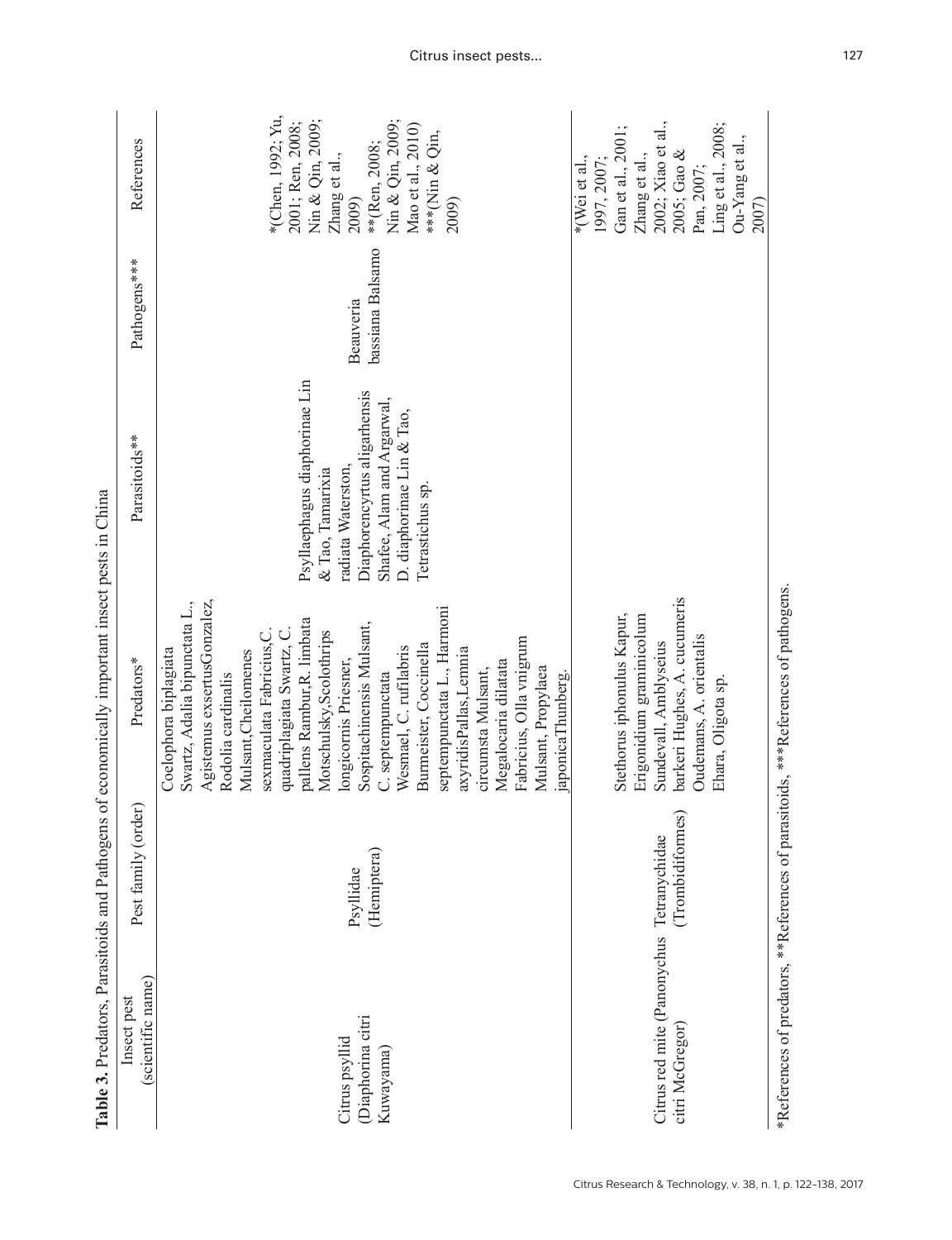| Table 3. Continued                                                 |                            |                                                                                                                                                                                                                                                                                                                                                                                                                                                              |                                                                                                                                                                                                                                                                                                                                                                                                                                             |                                                                                                                                                                                                           |                                                                                                                                                                                                                                                                                                  |
|--------------------------------------------------------------------|----------------------------|--------------------------------------------------------------------------------------------------------------------------------------------------------------------------------------------------------------------------------------------------------------------------------------------------------------------------------------------------------------------------------------------------------------------------------------------------------------|---------------------------------------------------------------------------------------------------------------------------------------------------------------------------------------------------------------------------------------------------------------------------------------------------------------------------------------------------------------------------------------------------------------------------------------------|-----------------------------------------------------------------------------------------------------------------------------------------------------------------------------------------------------------|--------------------------------------------------------------------------------------------------------------------------------------------------------------------------------------------------------------------------------------------------------------------------------------------------|
| (scientific name)<br>Insect pest                                   | Pest family (order)        | Predators*                                                                                                                                                                                                                                                                                                                                                                                                                                                   | Parasitoids**                                                                                                                                                                                                                                                                                                                                                                                                                               | Pathogens***                                                                                                                                                                                              | References                                                                                                                                                                                                                                                                                       |
| Orange spiny whitefly<br>Aleurocanthus<br>Quaintance<br>spiniferus | Aleyrodidae<br>(Hemiptera) | Chilocorus gressitti Miyatake,<br>Propylaea japonica Thunberg,<br>Telsimia emarginata Chapin,<br>bipunctata L., Ankylopteryx<br>P. quatuordecimpunctata L.,<br>Mallada desjardinsi Navas,<br>Erigonidium graminicolum<br>Wesmael, C. sinica Tjedea,<br>Chrysopa septempunctata<br>Harmonia axyridis Pallas,<br>C. rubidus Hope, Adalia<br>octopunctata Fabricius,<br>Sundevall, Serangium<br>Anystis baccarum L.,<br>C. kuwanae Silvestri<br>aponicum Chapin | Viggiani, E.lahorensis Howard,<br>Encarsia albiscutellum Girault,<br>Aphytis chrysomphali Mercet,<br>azimi Hayat, E. collecta Chou<br>Comperiella unifasciata Ishii,<br>Psyttalia lounsburyi Silvestri,<br>Amitus hesperidum Silvestri,<br>E. ishii Silvestri, E. japonica<br>obtusiclava Hayat, E. smithi<br>E. aseta Hayat & olaszek, E.<br>& Su, E. Formosa Gahan,<br>E. nipponica Silvestri, E.<br>A. longicornis Förster,<br>Silvestri | Wize, Aschersonia<br>Pleurodesmospora<br>aleyrodis Webber,<br>$30^{\circ}$ ccorum Li &<br>fumosoroseus<br>aleurocanthus<br>Paecilomyces<br>Zimmerman,<br>Petch, Isaria<br>Verticillium<br>ecanii<br>Huang | Guo et al., 2006b)<br>Wang, 2008; Nin<br>2004; Guo et al.,<br>2000; Guo et al.,<br>2007; Li, 2009;<br>***(Han & Cui,<br>2006b; Yang $\&$<br>Ye et al., 1996;<br>*(Zhang et al.,<br>Huang et al.,<br>& Qin, 2009)<br>Zhang et al.,<br>Chen, 1994;<br>Ren, 2008)<br>** $(Zhu \&$<br>2004;<br>2004; |
| Aphis gossypii Glover<br>Aphid                                     | (Hemiptera)<br>Aphididae   | C. saucia Tjedea, C. orbiculus<br>grahami Fox, Tetragnatha sp.,<br>Gyllenhal, H. axyridis Pallas,<br>M. sexmaculates Fabricius,<br>Chrysopa septempunctata<br>biplagiata Swartz, Lycosa<br>Sundevall, L. Coelophora<br>Hylyphantes graminicola<br>P. japonica Thunberg, S.<br>ctomaculata Fabricius<br>Wesmael,                                                                                                                                              |                                                                                                                                                                                                                                                                                                                                                                                                                                             | Cladosporium sp.<br>Entomophthora<br>aphidis Hoffm,                                                                                                                                                       | ***(Feng, 1986;<br>Li et al., 1997)<br>*(Ren, 2008;<br>Xiong, 2004)                                                                                                                                                                                                                              |
|                                                                    |                            | ※Dafaranasa of readeres ※※Dafaranase of raraiitain * * * * faranasa of retharana                                                                                                                                                                                                                                                                                                                                                                             |                                                                                                                                                                                                                                                                                                                                                                                                                                             |                                                                                                                                                                                                           |                                                                                                                                                                                                                                                                                                  |

Keferences of pathogens. \*References of predators, \*\*References of parasitoids, \*\*\*References of pathogens. Keterences of parasitoids," Keferences of predators, \*

#### Citrus Research & Technology, v. 38, n. 1, p. 122-138, 2017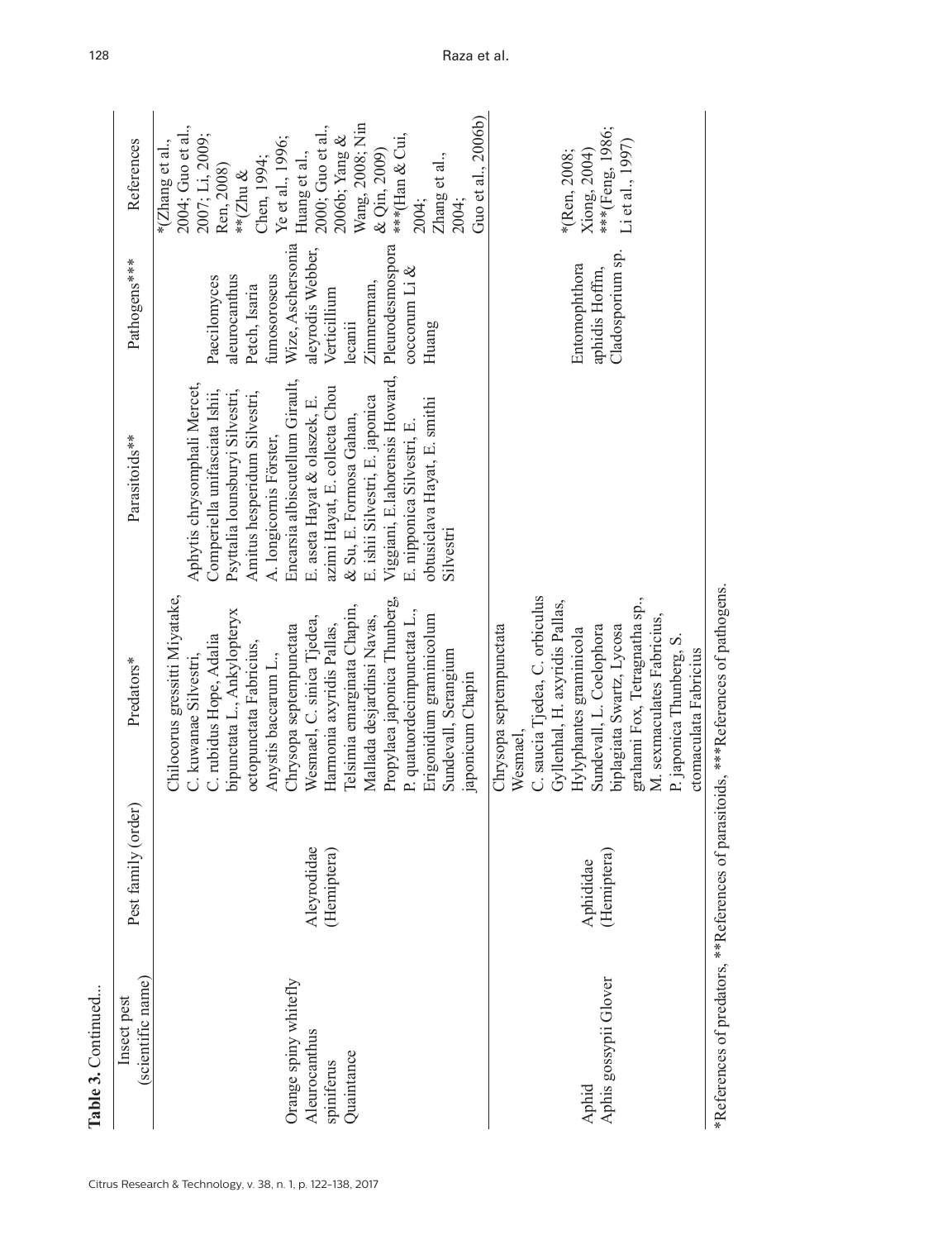| Table 3. Continued                                      |                                 |                                                                                                                                                                                                                                                                                                                                                       |                                                                                                                                                                                                                                                                                            |                                                  |                                                                                                                                                                                                                                                                 |
|---------------------------------------------------------|---------------------------------|-------------------------------------------------------------------------------------------------------------------------------------------------------------------------------------------------------------------------------------------------------------------------------------------------------------------------------------------------------|--------------------------------------------------------------------------------------------------------------------------------------------------------------------------------------------------------------------------------------------------------------------------------------------|--------------------------------------------------|-----------------------------------------------------------------------------------------------------------------------------------------------------------------------------------------------------------------------------------------------------------------|
| (scientific name)<br>Insect pest                        | Pest family (order)             | Predators*                                                                                                                                                                                                                                                                                                                                            | Parasitoids**                                                                                                                                                                                                                                                                              | Pathogens***                                     | References                                                                                                                                                                                                                                                      |
| Bactrocera dorsalis<br>Oriental fruit fly<br>Hendel     | Tephritidae<br>(Diptera)        |                                                                                                                                                                                                                                                                                                                                                       | Diachasmimorpha longicaudata<br>Fullaway, Pterolophia fletcheri<br>Silvestri, P. incise Silvestri,<br>Dirhinus giffardii Silvestri<br>Aceratoneuromyia indica<br>Silvestri, Fopius arisanus<br>Sonan, F. vandenboschi<br>longepetiolata Boucek,<br>Aganaspis sp.,<br>Ashmead,<br>Spalangia | B. bassiana<br>Balsamo                           | 2006; Liang et al.,<br>Shao et al., 2009;<br>Yuan et al., 2010;<br>2006; Guo et al.,<br>Yao et al., 2008;<br>Lu et al., 2007;<br>***(Pan et al.,<br>** (Lin et al.,<br>Zheng et al.,<br>Zhang et al.,<br>2006, 2008;<br>Zhu, 2010)<br>2006а;<br>2008b)<br>2007; |
| Phyllocnistis citrella<br>Citrus leaf miner<br>Stainton | Gracillariidae<br>(Lepidoptera) | Chrysopa boninensis<br>Okamoto                                                                                                                                                                                                                                                                                                                        |                                                                                                                                                                                                                                                                                            | thuringiensis<br>Bacillus<br>Berliner            | ***(Zhang, 2001)<br>*(Zhen & Yang,<br>2009)                                                                                                                                                                                                                     |
| Clitea metallica Chen<br>Leaf beetle                    | Chrysomelidae<br>(Coleoptera)   | Labidura riparia Pallas                                                                                                                                                                                                                                                                                                                               |                                                                                                                                                                                                                                                                                            |                                                  | *(Nin & Qin,<br>2009)                                                                                                                                                                                                                                           |
| Toxoptera citricidus<br>Citrus aphid<br>Kirkaldy        | (Hemiptera<br>Aphididae         | Wesmael, C. saucia Mulsant,<br>axyridis Pallas, H. yedoensis<br>Takizawa, Lemnia biplagiata<br>Synharmonia octomaculata<br>Fabricius, Alesia discolor<br>Sexmaculates Fabricius.<br>Fabricius, P. japonica<br>Gyllenhal, Harmonia<br>Ischiodon scutellaris<br>Fabricius, Chrysopa<br>Swartz, Menochilus<br>septempunctata<br>C. orbiculus<br>Thunberg |                                                                                                                                                                                                                                                                                            | E. aphidis Hoffm<br>lateritium Nees,<br>Fusarium | ***(Feng, 1986;<br>*(Ren, 2008;<br>Xiong, 2004)<br>Song, 2001)                                                                                                                                                                                                  |
|                                                         |                                 | *References of predators, **References of parasitoids, ***References of pathogens.                                                                                                                                                                                                                                                                    |                                                                                                                                                                                                                                                                                            |                                                  |                                                                                                                                                                                                                                                                 |

 $\tilde{\mathfrak{g}}$  $\mathbf{r}$  $\ddot{\phantom{0}}$ Ĺ,  $\overline{a}$ ì,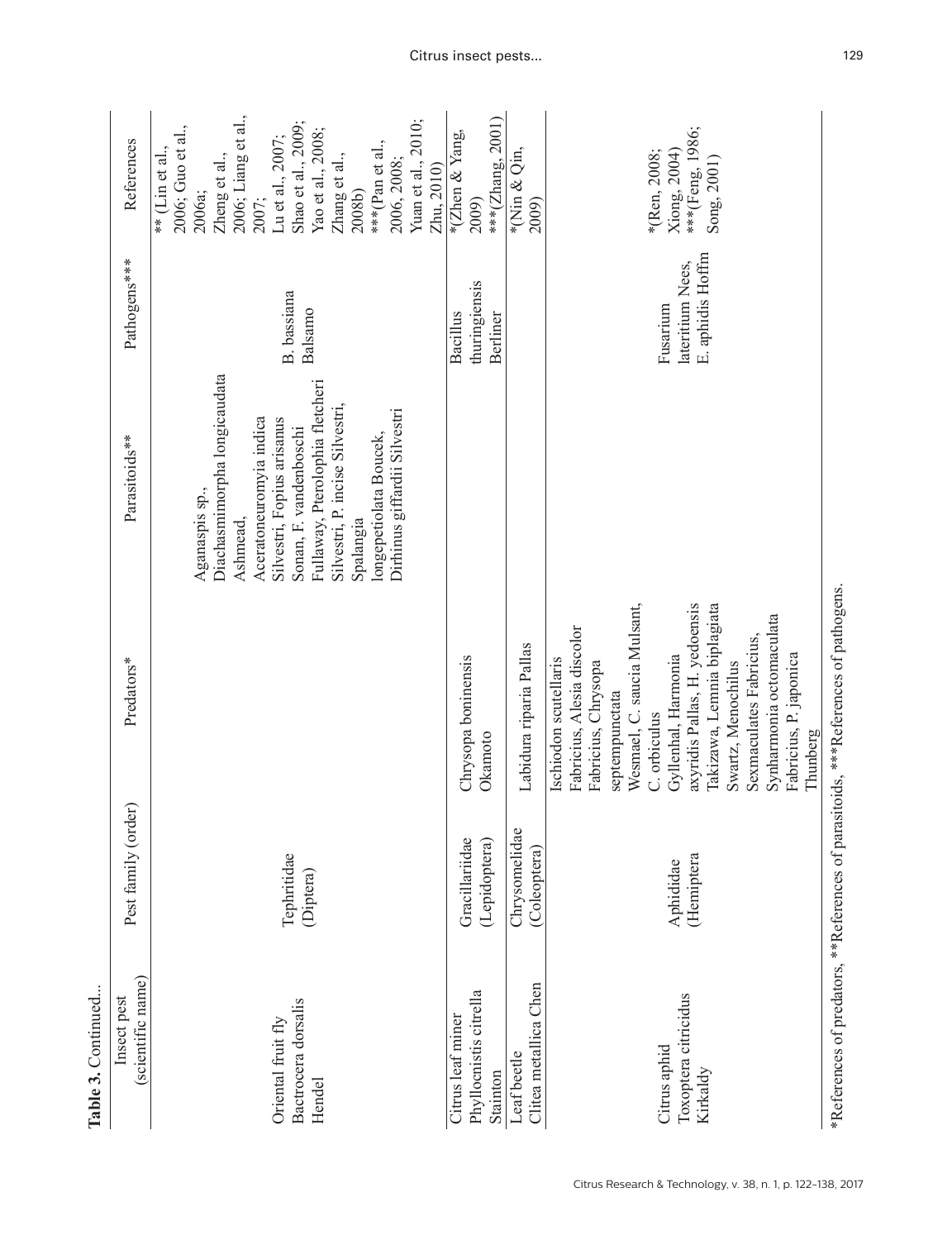| Table 3. Continued                                  |                            |                                                                       |               |                                                                                                                                            |                                                                                                                                                                                                                                |
|-----------------------------------------------------|----------------------------|-----------------------------------------------------------------------|---------------|--------------------------------------------------------------------------------------------------------------------------------------------|--------------------------------------------------------------------------------------------------------------------------------------------------------------------------------------------------------------------------------|
| (scientific name)<br>Insect pest                    | Pest family (order)        | Predators*                                                            | Parasitoids** | Pathogens***                                                                                                                               | References                                                                                                                                                                                                                     |
| Thrips<br>Frankliniella<br>occidentalis<br>Pergande | Thysanoptera)<br>Thripidae | A. cucumeris Oudemans<br>Orius sauteri Poppius, A.<br>barkeri Hughes, |               | Balsamo, Pandora<br>Pandora nouryi<br>$\&$ Hennebert,<br>anhuiensis Li<br>Remaudière<br>Zoophthora<br>B. bassiana<br>neoaphidis<br>Humber, | 2007; Ren, 2008;<br>Zhang et al.,2007)<br>2003; Gui et al.,<br>2005; Bao &<br>2007; Liu et al.,<br>*(Xiong, 2004;<br>2006; Li et al.,<br>1986; Li et al.,<br>Zhang et al.,<br>Feng, 2006;<br>Zhi & Ren,<br>***(Feng,<br>2008b) |

\*References of predators, \*\*References of parasitoids, \*\*\*References of pathogens. \*References of predators, \*\*References of parasitoids, \*\*\*References of pathogens.

Raza et al.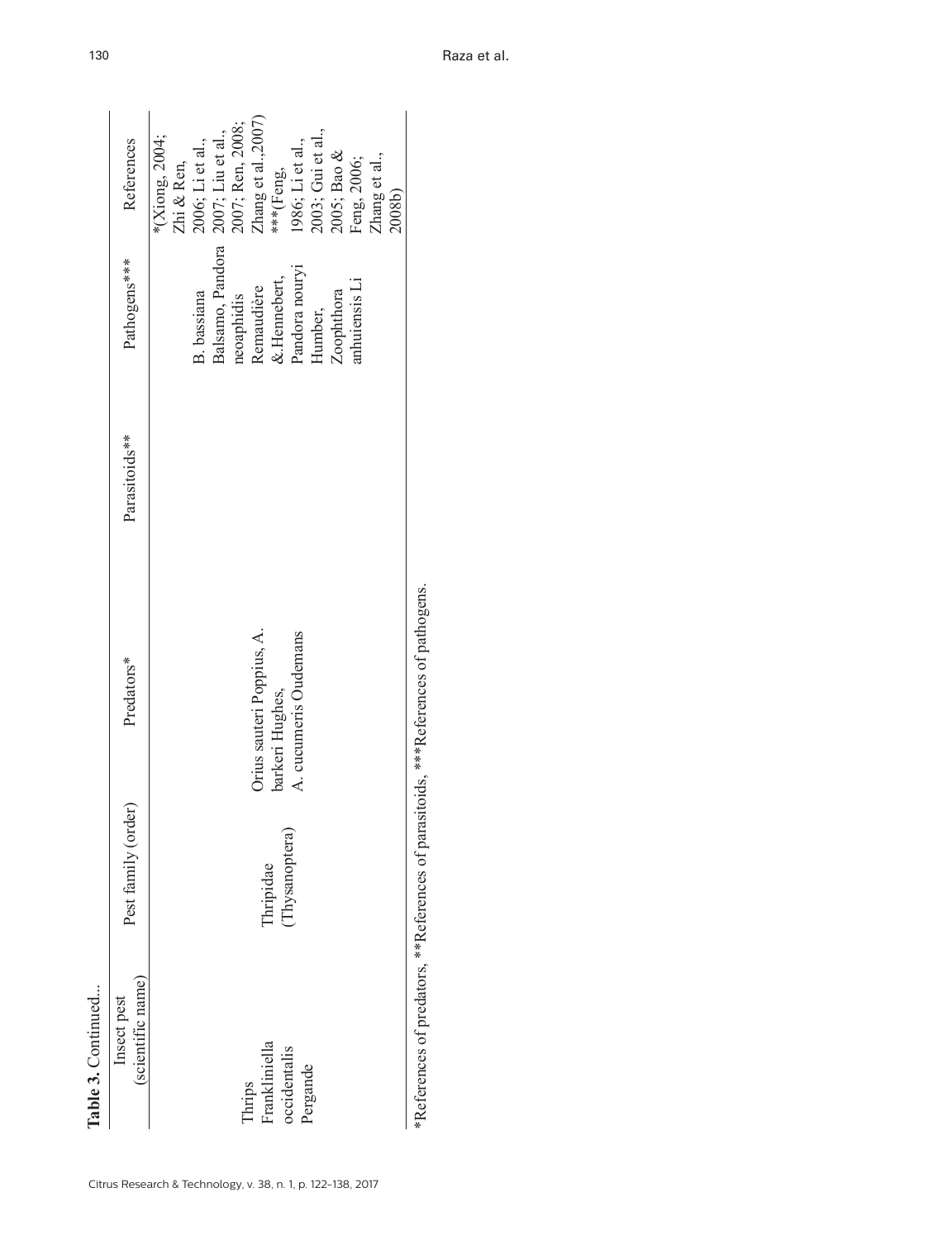Hoy et al., 2001; Étienne et al., 2001; Halbert & Manjunath, 2004; Pluke et al., 2008; León & Sétamou, 2010).

# **Predators**

Arguably, predatory insects are the largest group of natural enemies used to control citrus insect pests. Among the 53 species recorded, Coccinellidae documented as dominated family including 30 predatory species in China (Table 3) (Niu et al., 2014). In China, many predatory mites have been described to control mite pests, especially Amblyseius cucumeris Oudemans (Mesostigmata: Phytoseiidae), A. barkeri Hughes (Mesostigmata: Phytoseiidae) and A. orientalis Ehara (Mesostigmata: Phytoseiidae), widely used in citrus orchards. In 1997, A. cucumeris was first imported to China, targeting P. citri and Phyllocoptruta oleivora Ashmead (Prostigmata: Eriophyidae), and successfully mass-reared on artificial diet in couple of years. Now, it has been broadly used among 20 crops in more than 20 provinces of China (Zhang et al., 2002).

The Asian citrus psyllid is also a vector of phloem limited bacterial disease of huanglongbing in China (Yang et al., 2006). Predators of this major pest D. citri includes green lacewings (Neuroptera: Chrysopidae), ants (Hymenoptera: Formicidae), ladybird beetles (Coleoptera: Coccinellidae), praying mantids (Mantodea: Mantidae), whirligig mites Anystis baccarum Linnaeus (Prostigmata: Anystidae) and spiders have been recorded in China (Wu, 1994; Wei et al., 1995). Gan (2006) demonstrated the successful application of biological control (A. cucumeris) compared with chemical control area and control area in Jinchengjiang district, Guangxi, China. Predator A. cucumeris resulted in highly significant decline (94%) in average population of P. citri, Eotetranychus kankitus Ehara (Prostigmata: Tetranychidae) and P. oleivora, during 24-92 days (Table 4).

# **Pathogens**

Biological pesticides include the use of viruses, bacteria or entomopathogenic fungi to control insect pests of various crops. Almost, two decades ago, Starnes et al. (1993) demonstrated that microbial pesticides contributed <1% of the total of insecticide market worldwide. But, microbial control has been gaining importance since 1984, because of the increased resistance to chemical insecticides, environmental concerns in addition to improved performance of microbial control.

Entomopathogenic fungi have substantial prospective to become major component of sustainable IPM, either alone or in combination with predators or parasitoid (Table 3). Occasionally, with some crop damage being acceptable, entomopathogenic fungi are best used to control insect pest population below economic threshold level (Shah & Pell, 2003). Four entomopathogens Acrostalagmus aphidum Oudem (Hypocreales: Hypocreaceae), Paecilomyces javanicus Friederichs & Bally (Hypocreales: Cordycipitaceae), Verticillium lecanii Zimm. (Deuteromycetes: Moniliaceae) and Beauveria bassiana Balsamo (Hypocreales: Clavicipitaceae) have been recorded in association with citrus psyllid in China (Xie et al., 1988; Ye et al., 1994). Another important entomopathogenic fungus, Isaria fumosorosea (Hypocreales: Cordycipitaceae), can be used to cope with the Asian citrus psyllid (Avery et al., 2011, 2013) and brown citrus aphid populations (Pick et al., 2012), with a negligible influence on beneficial arthropods.

Similarly, B. bassiana CQBb111 isolates has strong pathogenicity and adaptability being evaluated to control citrus psyllid in China (Pu, 1985; Yu & Sun, 2003). In the same way, combination of B. bassiana with A. cucumeris against D. citri reduce the average hatching rate and increase average mortality of young nymphs under laboratory conditions (Zhang et al., 2011). Wang et al. (2013) described four virulent isolates of Aschersonia placenta Berk (Hypocreales: Clavicipitaceae) against D. citri with

|                              |                    |         | Population decline rate after the release of predatory mites $(\%)$ |       |       |       |       |       |       |
|------------------------------|--------------------|---------|---------------------------------------------------------------------|-------|-------|-------|-------|-------|-------|
| Treatment                    | Population<br>base | 11d     | 24d                                                                 | 37d   | 47d   | 58d   | 72d   | 82d   | 92d   |
| <b>Biological</b><br>control | 216                | 85.65   | 95.83                                                               | 98.61 | 99.07 | 98.67 | 99.07 | 94 44 | 98.61 |
| Chemical<br>control          | 221                | 71.04   | 61.90                                                               | 73.30 | 94.57 | 44.34 | 62.44 | 61.54 | 71.04 |
| Control                      | 239                | $-2.51$ | $-7.11$                                                             | 22.59 | 61.09 | 70.71 | 72.38 | 41.00 | 23.43 |

**Table 4.** Population decline of citrus mites

Source: Gan (2006).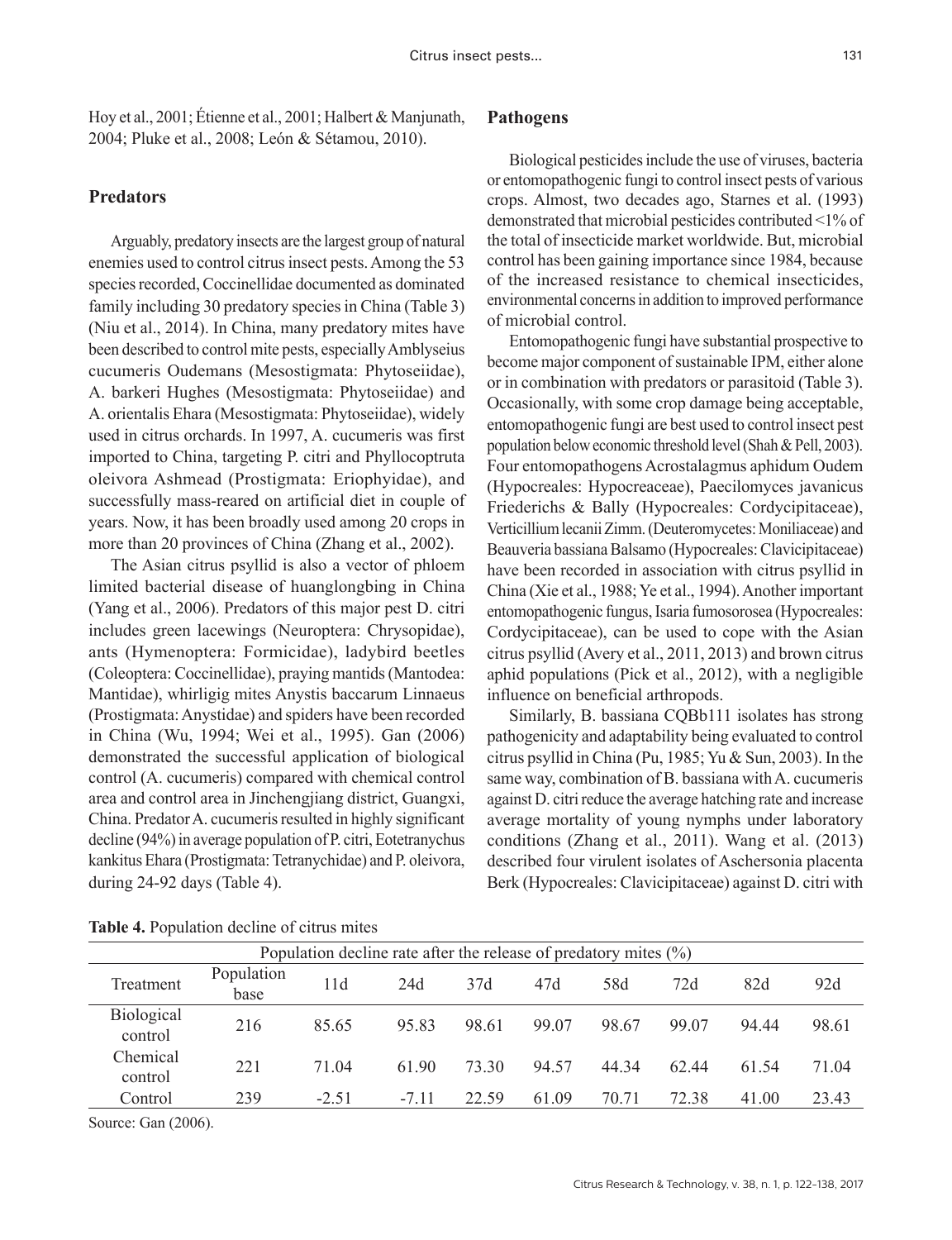highest mortality rates 72.7%. D. citri mortality raised up to 78% after application of highly virulent islolates of I. fumosorosea (Liu, 2016). However research in this era started in China in the 1960s (Feng, 1986). But according to Niu et al. (2014) only 15 pathogens were recorded in China against various economically important insects.

# **DEVELOPING SIT BASED ON RNAI AND TRANSGENIC TECHNIQUE CRISPR CAS9**

Previously, irradiation has been described to have deleterious effects on competitiveness and quality of SIT based mass-reared flies e.g., Ceratitis capitate Wiedemann (Diptera: Tephritidae) (Lux et al., 2002; Barry et al., 2003), Anastrepha obliqua Macquart (Diptera: Tephritidae) (Toledo et al., 2004), Anastrepha ludens Loew (Diptera: Tephritidae) (Rull et al., 2007). As part of ongoing research projects in our laboratory, we are aiming to develop SIT based on RNAi and CRISPR Cas9, especially against B. dorsalis in order to provide evidence required to improve the use of different tactics for IPM.

Using CRISPR-Cas9 based gene driving system and RNAi by silencing sex determination genes (Zheng et al., 2015), we are trying to develop SIT without irradiation. Similarly, our results demonstrated that by feeding dsRNA and bacteria expressing dsRNA, it is possible to silence genes through RNAi (Zheng et al., 2015). Furthermore, our results could facilitate studies of the reproductive organ specific roles of miRNAs (Peng et al., 2016) and theoretical approaches for applying RNAi worldwide against various insect pests of citrus.

## **CONCLUSION**

In conclusion, for the reasons of pest resurgence, increased resistance and health hazards, pesticides use will arguably decline over the next few decades. Growers become aware of the economic and environmental benefits, for this motive, demands for non-chemical control methods are also rising. Moreover, with continuous research perspectives, in terms of improvement for nonchemical control techniques, China has started to make dynamism towards modernization but still there is a long way to go in all salient aspects related with citrus insect pest management.

### **ACKNOWLEDGEMENTS**

This work was supported by the earmarked fund for the China Agricultural Research System (No. CARS-27), the National Natural Science Foundation of China (No. 31572008), International Atomic Energy Agency's Coordinated Research Project (No. D42016).

#### **REFERENCES**

Abrol DP & Singh JB (2003) Effect of insecticides on the resurgence of the red spider mite, *Tetranychus cinnabarinus* Boisdual on brinjal in Jammu, India. Journal of Asia-Pacific Entomology 6(2): 213-219.

Avery PB, Pick DA, Aristizábal LF, Kerrigan J, Powell CA, Rogers ME & Arthurs SP (2013) Compatibility of *Isaria fumosorosea* (Hypocreales: Cordycipitaceae) blastospores with agricultural chemicals used for management of the Asian citrus psyllid, *Diaphorina citri* (Hemiptera: Liviidae). Insects 4(4): 694-711.

Avery PB, Wekesa VW, Hunter WB, Hall DG, McKenzie CL, Osborne LS & Rogers ME (2011) Effects of the fungus *Isaria fumosorosea* (Hypocreales: Cordycipitaceae) on reduced feeding and mortality of the Asian citrus psyllid, *Diaphorina citri* (Hemiptera: Psyllidae). Biocontrol Science and Technology 21(9): 1065-1078.

Bao JS & Feng MG (2006) Broomcorn millet grain cultures of the obligate aphid pathogen *Zoophthora anhuiensis* (Entomophthorales) and their infectivity to *Myzus persicae* (Hemiptera: Aphididae). Acta Entomologica Sinica 49: 393-398.

Barry JD, McInnis DO, Gates D & Morse JG (2003) Effects of irradiation on Mediterranean fruit flies (Diptera: Tephritidae): emergence, survivorship, lure attraction and mating competition. Journal of Economic Entomology 96: 615-622.

Beattie A & Hardy S (2005) Using petroleum-based spray oils in citrus. Gauteng: AGFACT. (Agfact H2.AE.5). Available from: http://www.dpi.nsw.gov.au/\_\_data/ assets/pdf\_file/0009/137646/petroleum-sprays-citrus. pdf. Accessed: 1 March 2017.

Berlinger MJ (1980) A yellow sticky trap for whiteflies: *Trialeurodes vaporariorum* and *Bemisia tabaci* (Aleurodidae). Entomologia Experimentalis et Applicata 27: 98-102.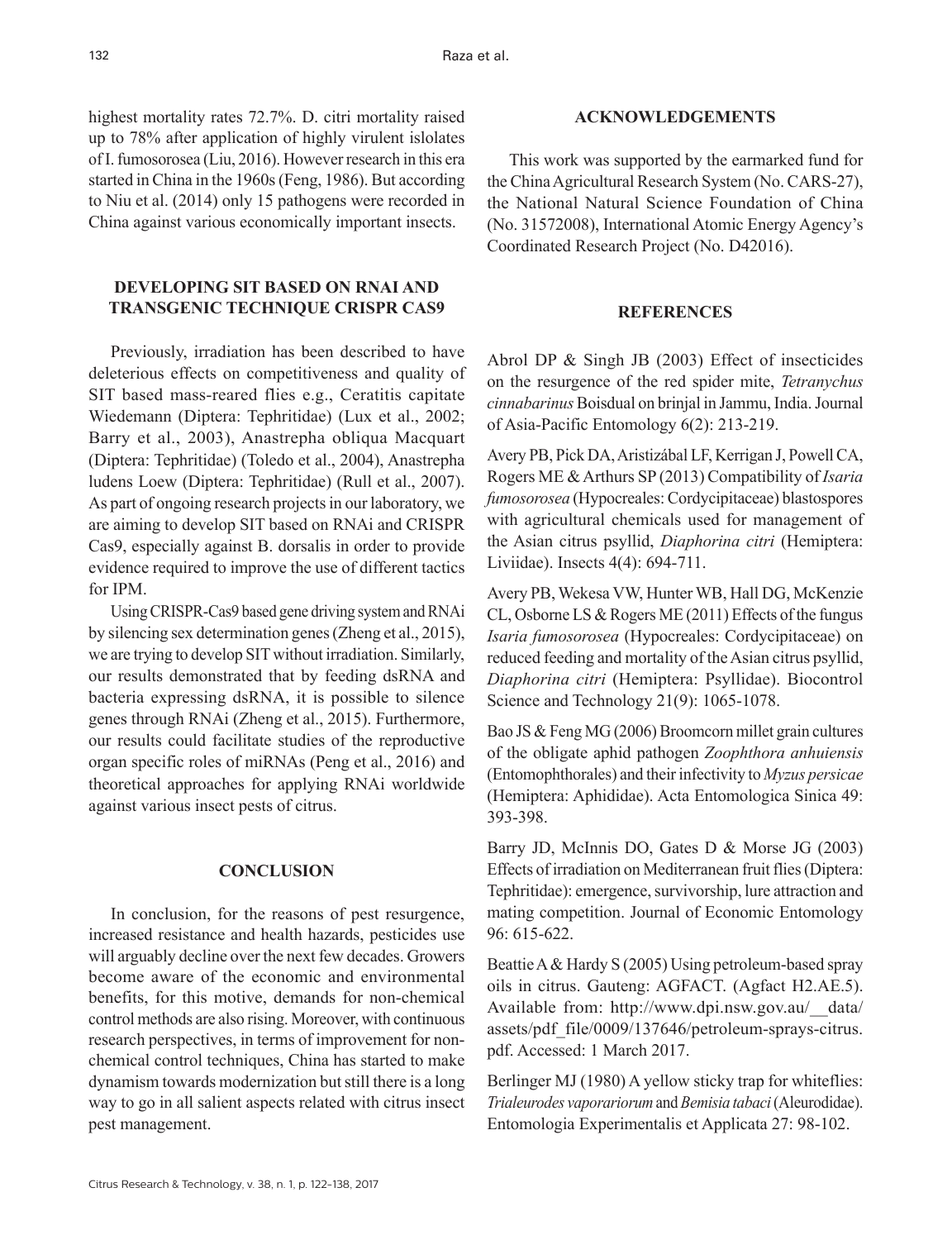Byrne DN, Bretzel PKV & Hoffman CJ (1986) Impact of trap design and placement when monitoring for the banded winged whitefly and sweet potato whitefly (Homoptera: Aleyrodidae). Environmental Entomology 15: 300-304.

CGA - Citrus Growers Association of Southern Africa (2012) Key industry statistics for citrus growers. 48 p. Available from: http://www.citrusresourcewarehouse. org.za/home/document-home/information/cga-keyindustry-statistics/22-cga-key-industry-statistics-2012/ file. Accessed: 20 March 2017.

CGA - Citrus Growers Association of Southern Africa (2016) Key industry statistics for citrus growers. 48 p. Available from: http://3b5dca501ee1e6d8cd7b905f4e1bf723.cdn. ilink247.com/ClientFiles/cga/CitrusGowersAssociation/ Company/Documents/2016%20CGA%20Stats%20 Book%202016.pdf. Accessed: 20 March 2017.

Chen CS, Zhang D, Wang YQ, Li PM & Ma FW (2012) Effects of fruit bagging on the contents of phenolic compounds in the peel and flesh of 'Golden Delicious', 'Red Delicious', and 'Royal Gala ' apples. Scientia Horticulturae 142: 68-73.

Chen DM (1992) New control technology of citrus insect pest. Beijing: Agricultural Press. 22 p.

Chien CC, Chu YI & Ku SC (1991) Biological control of citrus psyllid, *Diaphorina citri*, in Taiwan. II. evaluation of *Tamarixia radiata* and *Diaphorencyrtus diaphorinae* for the control of *Diaphorina citri.* Chinese Journal of Entomology 11: 25-38.

David H & Pat B (1990) Mechanical pest controls: earth-kind gardening series. Oklahoma: Oklahoma State University. 4 p. (Oklahoma Cooperative Extension Service Stillwater HLA-6432).

Doutt RL (1964) The historical development of biological control. In: DeBach P (Ed). Biological control of insect pests and weeds reinhold. New York: Reinhold Publishing Corporation, p. 21-42.

Dreistadt SH (2012) Integrated pest management for citrus. California: University of California, Division of Agriculture and Natural Resources Publications. 3303 p.

Editorial Committee on China Environmental Yearbooks (1990) China environmental yearbooks 1990-2000. Beijing: China Environmental Yearbook Publishing House.

Étienne J, Quilici S, Marival D & Franck A (2001) Biological control of *Diaphorina citri* (Hemiptera:

Psyllidae) in Guadeloupe by imported *Tamarixia radiata* (hymenoptera: Eulophidae). Fruits 56(5): 307-315.

Fang XD, Ouyang GC, Lu HL, Liu H, Zhang BX, Guo MF & Wu WN (2012) Study on the cooperative control effect of mineral oil and *Neoseiulus barkeri* on *Panonychus citri.* Journal of Environmental Entomology 34: 322-328.

Feng CY (1986) Citrus insect pests and control. Sichuan: Science and Technology Press, p. 108-177.

Gan M, Li MH & Hu SQ (2001) A study on the capture effect of predatory mite *Amblyseius orientalis* to red mite *Panonychus citri.* Journal of Nanjing University Natural Science Edition 25: 131-133.

Gan Y (2006) Experiment and demonstration of *Amblyseius cucumeris* in control of citrus spider mites. Plant Doctor 19(2): 28-30.

Gao XM & Pan HJ (2007) The control effect of predator to citrus red mite and the main technical measures. Guangdong Agricultural Sciences 8: 53-54.

Grafton-Cardwell E, Lee J, Stewart J & Olsen K (2006) Role of two insect growth regulators in integrated pest management of citrus scales. Journal of Economic Entomology 99(3): 733-744.

Grafton-Cardwell EE, Ouyang Y & Bugg RL (1999) Leguminous cover crops to enhance population development of *Euseius tularensis* (Acari: Phytoseiidae) in citrus. Biological Control 16(1): 73-80.

Gui FR, Li YH & Li ZY (2005) Effect of temperature on virulence of *Pandora neoaphidis* against *Myzus persicae.* Plant Protection 31: 61-64.

Guo L, Huang JC, Ji QE, Yang JQ & Chen JH (2006a) Parasitical efficiency of *Fopius arisanus* on eggs of *Bactrocera dorsalis.* Entomol Journal of East China 15: 291-293.

Guo L, Qiu BL & Ren SX (2006b) Summary on the classify of natural enemy germplasm recourses of *Aleurocanthus spiniferus* (Homoptera: Aleyrodidae). Guangdong Agricultural Sciences 2: 9-10.

Guo L, Qiu BL, Wu HJ & Ren SX (2007) Occurrence, damage of *Aleurocanthus spiniferus* (Homoptera: Aleyrodidae) and its biological control in China. Natural Enemies of Insects 29: 123-128.

Halbert SE & Manjunath KL (2004) Asian citrus psyllids (Sternorrhyncha: Psyllidae) and greening disease of citrus: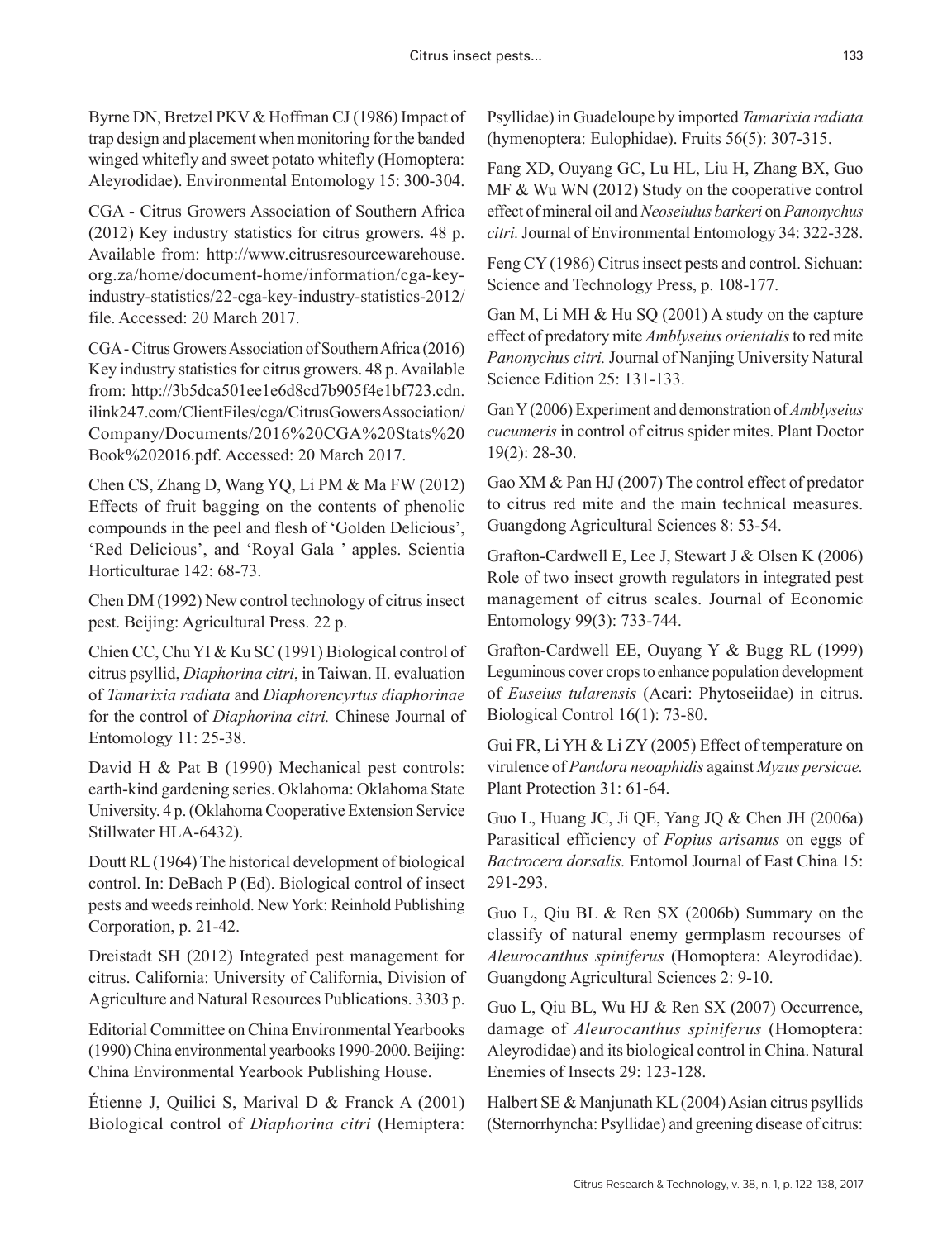a literature review and assessment of risk in Florida. The Florida Entomologist 87(3): 330-353.

Han BY & Cui L (2004) The infection and prevalent of *Aschersonia aleyrodis* and *Aegerita webberi* against *Aleurocanthus spiniferus.* China Tea 2: 19.

Heinz KM, Parrella MP & Newman JP (1992) Timeefficient use of yellow sticky traps in monitoring insect populations. Journal of Economic Entomology 85(6): 2263-2269.

Hoy MA, Nguyen R & Jeyaprakash A (2001) Classical biological control of Asian citrus psylla. Citrus Industry 81: 48-50.

Huang CN, Zong WX, Luo RG, Huang JY, Zheng X & Liao ZC (2014) Research advances in management and controls of citrus summer shoot. Hunan Agriculutural sciences (11): 62-64.

Huang J, Zheng QH, Fu JW, Huang PY & Gu DX (2000) Investigation and identification of the whitefly parasitoids (Hymenoptera: Aphelinidae, Platygasteridae). Entomological Journal of East China 9: 29-33.

Huang M, Mai X & Wu W (1978) Studies on the integrated control of the citrus red mite with the predacious mite as a principal controlling agent. Acta Entomologica Sinica 21(3): 260-270.

Huang M, Mai X, Li S & Situ J (1981) Biological control of citrus red mite, Panonychus citri (MEG.) in Guangdong Province. Proceedings of the International Society of Citriculture, p. 643-646.

Hwang JS & Chu YI (1987) Development of sex pheromone traps for the citrus mealybug, Planococcus citri (Risso). Plant Protection Bulletin.

Jones KC & Voogt PD (1999) Persistent organic pollutants (POPs): state of science. Environmental Pollution 100: 209-221.

Ju WBH, Ying H, Jia H & Chang C (2012) Bioassay of botanical attractants to *Bactrocera dorsalis.* Chinese Journal of Applied Entomology 6: 21.

Ju ZG (1998) Fruit bagging, a useful method for studying antocyanin synthesis and gene expression in apples. Scientia Horticulturae 77: 155-164.

Lasa R & Tadeo E (2015) Invasive drosophilid pests *Drosophila suzukii* and *Zaprionus indianus* (Diptera: Drosophilidae) in Veracruz, Mexico. The Florida Entomologist 98(3): 987-988.

León JH & Sétamou M (2010) Molecular evidence suggests that populations of the Asian citrus psyllid parasitoid *Tamarixia radiata* (Hymenoptera: Eulophidae) from Texas, Florida, and Mexico represent a single species. Annals of the Entomological Society of America 103(1): 100-110.

Leong SCT, Abang F, Beattie A, Kueh RJH & Wong SK (2012) Impacts of Horticultural Mineral Oils and Two Insecticide Practices on Population Fluctuation of *Diaphorina citri* and Spread of Huanglongbing in a Citrus Orchard in Sarawak. The Scientific World Journal 2012(2012): ID651416.

Li AH, Li WM, Zhong LX & He YM (2007) Factors analysis of releasing *Amblyseius barkeri* on fruit orchards. China Plant Protect 27: 24-26.

Li HL, Li GQ, Li H, Liang MS, Li ZY & Li YH (2005) Study on biological control of mites in citrus. Natural Enemies of Insects 27: 134-139.

Li SS (2009) The occurence of *Aleurocanthus spiniferus* and its integrated control strategies. Fujian Agriculture Science and Technology 11: 50-53.

Li SY, Gou JJ & Zhang XL (1997) The effect of superficial microbes of cotton aphid on the germination and infection of *Entomophthora fresenii.* Acta Arachnology Sinica 49: 147-149.

Li W & Wu C (1993) Integrated management of longhorned beetles damaging poplar trees. Beijing: China Forest Press. (Chinese).

Li X, Zhang M & Zhang H (2011) RNA interference of four genes in adult *Bactrocera dorsalis* by feeding their dsRNAs. PLoS One 6(3): e17788.

Li XY, Yang Y, Xu WA & Li ZH (2003) The toxicity assay of *Pandora nouryi* against *Myzus persicae.* Pesticides 42: 20-22.

Li YQ, Du YX, Liu LH & Chen CK (2010) Practice in demonstration orchards of IPM on citrus. China Fruit News 27: 11-13.

Liang GH, Chen YR & Huang JC (2007) Effects of parasitism on the activity of peroxidase in the larvae of *Bactrocera dorsalis* (Diptera: Tephritidae). Journal of Central South University Forestry and Technology 27(2): 48-51.

Liang W & Huang M (1994) Influence of citrus orchard ground cover plants on arthropod communities in China: a review. Agriculture, Ecosystems & Environment 50(1): 29-37.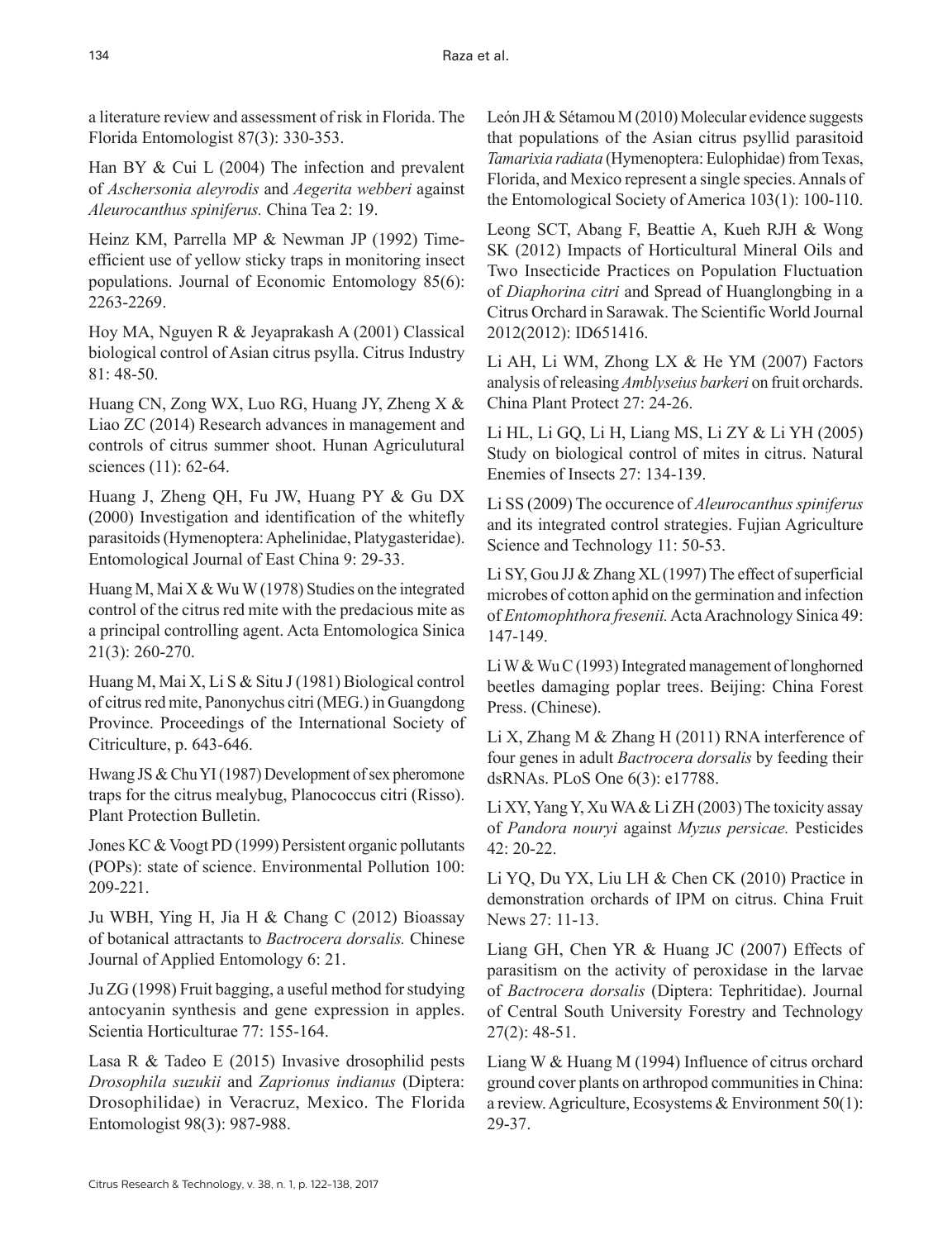Lin L, Huang JC, Chen JH, Ji QE & Yang JQ (2006) Parasitical efficiency of *Diachasmimorpha longicaudata* on *Bactrocera dorsalis.* Entomological Journal East China 15: 288-290.

Ling P, Xia B, Li PX, Shu C, Zhong L & Li AH (2008) Functional Response of *Amblyseius barkeri* (Acarina: Phytoseiidae) on *Panonychus citri* (Acari:Tetranychidae). Acta Arachnology Sinica 17: 29-34.

Liu HJ, Xu XN, Miao Y & Wang ED (2007) Effects of sub lethal concentration of avermectin to *Neoseiulus cucumeris.* Zhongguo Shengwu Fangzhi Xuebao 23: 198-200.

Liu YR (2016) Solid fermentation and preparation research in Isaria fumosorosea of high Pathogenicity on Diaphorina citri (Kuwayama). Master's Dissertation, Huazhong Agricultural University, Wuhan, China.

Lo KC & Chiu SC (1986) The illustrations of citrus insect pests and their natural enemies in Taiwan. Taichung: Taiwan Agriculture Research Institute. 75 p. (Chinese).

Lu S & Jiang F (2015) Occurrence and control of Ceroplastes rubens Maskell. Acta Agriculturae Shanghai 31(2): 147-149.

Lu QJ (2009) Application of frequency trembler grid lamp on pear, peach and citrus. Journal of Hebei Agricultural Sciences 2: 20.

Lu ZY, Huang JC, Ji QE, Yang JQ & Chen JH (2007) Parasitic effect of *Fopius vandenboschi* on *Bactrocera dorsalis.* Entomological Journal of East China 16: 212-215.

Luo XQ, Yang S & Li YX (2008) Discussion of agricultural control methods on citrus pests. Current Horticulture 11: 29-30.

Lux SA, Vilardi JC, Liedo P, Gaggl K, Calcagno GE, Munyiri FN, Vera MT & Manso F (2002) Effects of irradiation on the courtship behaviour of Medfly reared for the sterile insect technique. The Florida Entomologist 85: 102-112.

Mann RS, Stelinski LL (2010) An Asian citrus psyllid parasitoid Tamarixia radiate (Waterston) (Insecta: Hymenoptera: Eulophidae). Flórida: University of Florida, Institute of Food and Agricultural Sciences. (EENY-475). Available from: http://edistt. ifas. ufl. edu/pdffiles/IN/ IN85800. pdf. Accessed: 20 March 2017.

Mao RQ, Ou-Yang GC, Yang YP, Wang XJ, Jiang H & Lin RH (2010) Toxicity of some insecticides on *Mallada* 

*desjardinsi.* Zhongguo Shengwu Fangzhi Xuebao 26: 227-229.

Mao XR, Du YX & Lan JZ (2014) Green control technology of citrus plant diseases and insect pests. Modern Agricultural Science and Technology 6: 165-166.

Marti V & González EF (2010) The influence of mechanical pruning in cost reduction, production of fruit, and biomass waste in citrus orchards. Applied Engineering in Agriculture 26(4): 531-540.

McCoy C (1977) Resurgence of citrus rust mite populations following application of methidathion. Journal of Economic Entomology 70(6): 748-752.

Megeed AMI, Zidan ZH, Dahroug SMA, Salem M & Daoud MA (1994) Factors influencing the performance of yellow sticky traps for monitoring whitefly, *Bemisia tabaci* on 207 cucumber in Egypt. Annals of Agricultural Science 39: 823-828.

MOA - Ministry of Agriculture of the People's Republic of China (2017). China's list of banned pesticides to be expanded in 2017 and 18. Available from: http://www. cnchemicals.com/Press/89272-China's%20list%20of%20 banned%20pesticides%20to%20be%20expanded%20 in%202017%20and%2018.html. Accessed: 15 April 2017.

Nakata H, Kawazoe M, Arizono K, Abe S, Kitano T, Shimada H, Li W & Ding X (2002) Organochlorine pesticides and polychlorinated biphenyl residues in foodstuffs and human tissues from China: status of contamination, historical trend, and human dietary exposure. Archives of Environmental Contamination and Toxicology 43: 473-480.

Nin H & Qin Z (2009) Green control techniques of citrus pests with one hundred questions and answers. Beijing: Chinese Agriculture Press, p. 110-206.

Niu JZ, Hull-sanders H, Zhang YX, Lin JZ, Dou W & Wang JJ (2014) Biological control of arthropod pests in citrus orchards in China. Biological Control 68: 15-22.

Ou-Yang CH, Tang YZ, Zhong L & Zhong AP (2007) Report on the effects of releasing *Amblyseius Barkeri* (Hughes) to control *Panonychus Citri* Mcgregor in Anyuan country. Jiangxi Plant Protect 30: 101-104.

Pan ZP, Li DS & Huang SH (2006) Susceptibility of *Bactrocera dorsalis* (Hendal) to the hyphomycete fungus *Beauveria bassiana* Vuillemin. Journal of Huazhong Agricultural University 25: 518-519.

Pan ZP, Li DS & Zeng L (2008) Effects of environmental factors on the pathogenicity of *Beauveria bassiana* to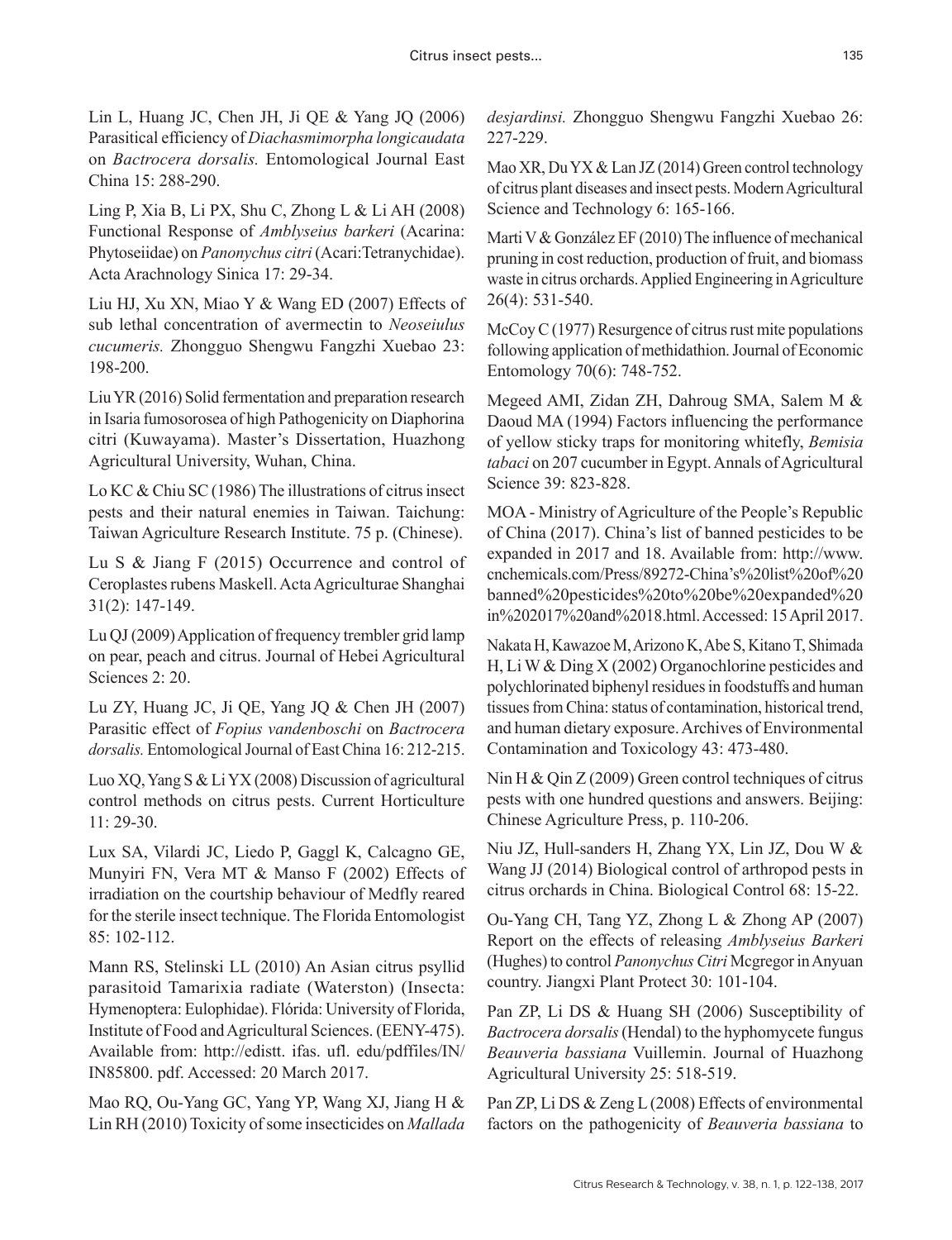*Bactrocera dorsalis* (Hendel). Journal of Environmental Entomology 30: 13-17.

Peng W, Tariq K, Xie J & Zhang H (2016) Identification and Characterization of Sex-Biased MicroRNAs in *Bactrocera dorsalis* (Hendel). PLoS One 11(7): e0159591.

Pick DA, Avery PB, Hunter WB, Powell CA & Arthurs SP (2012) Effect of Isaria fumosorosea (Hypocreales: Cordycipitaceae) and Lysiphlebus testaceipes, (Hymenoptera: Braconidae) on the brown citrus aphid: preliminary assessment of a compatibility study. The Florida Entomologist 95(3): 764-766.

Pluke RW, Qureshi JA & Stansly PA (2008) Citrus flushing patterns, *Diaphorina citri* (Hemiptera: Psyllidae) populations and parasitism by *Tamarixia radiata* (Hymenoptera: Eulophidae) in Puerto Rico. The Florida Entomologist 91(1): 36-42.

Pu ZL (1985) Application of insect pathogenic fungi against pests. Zhongguo Shengwu Fangzhi Xuebao 1(1): 27-31.

Qiu BL & Ren SX (2006) Using yellow sticky traps to inspect population dynamics of *Bemisia tabaci* and its parasitoids. Chinese Bulletin of Entomology 43: 53-56.

Rae DJ, Liang WG, Watson DM, Beattie GAC & Huang MD (1997) Evaluation of petroleum spray oils for control of the Asian citrus psylla, *Diaphorina citri* (Kuwayama) (Hemiptera: Psyllidae), in China. International Journal of Pest Management 43(1): 71-75.

Ren YS (2008) Citrus pest control manual. Beijing: Jindun Press, p. 70-232.

Rodriguez-Saona CR, Polayarapu S, Barry JD, Polk D, Jornsten R, Oudemans PV & Liburd OE (2010) Color preference, seasonality, spatial distribution and species composition of thrips (Thysanoptera: Thripidae) in northern highbush blueberries. Crop Protection 29: 1331-1340.

Rull J, Diaz-Fleischer F & Arredondo J (2007) Irradiation of *Anastrepha ludens* (Diptera: Tephritidae) revisited: optimising sterility induction. Journal of Economic Entomology 100: 1153-1159.

Shah PA & Pell JK (2003) Entomopathogenic fungi as biological control agents. Applied Microbiology and Biotechnology 61: 413-423.

Shan Y (2008) Present situation, development trend and countermeasures of citrus industry in China. Journal of Chinese Institute Food Science and Technology 8: 2-8.

Shao T, Liu CY, Chen KW & Zeng L (2009) Parasitic effect of *Diachasmimorpha longicaudata* on *Bactrocera dorsalis.* Journal of South China Agricultural University  $30.33 - 36$ 

Song Z (2001) A species of entomogenous fungus *fusarium lateritium* isolated from citrus aphid. Scientia Silvae Sinica 37: 66-70.

Starnes RL, Liu CL & Marrone PG (1993) History, use, and future of microbial insecticides. American Entomologist 39: 83-91.

Toledo J, Rull J, Oropeza A, Hernandez E & Leido P (2004) Irradiation of *Anastrepha obliqua* (Diptera: Tephritidae) revisited: optimising sterility induction. Journal of Economic Entomology 97: 383-389.

Wang P, Song X & Zhang H (2013) Isolation and characterization of *Aschersonia placenta* from citrus orchards and its pathogenicity towards *Dialeurodes citri* (Ashmead). Journal of Invertebrate Pathology 112(2): 122-128.

Wang XM, Hua L, Wei JL, Cheng YQ & Niu YH (2008) On black light lamp control efficacy to field orchard pest. Ganhan Diqu Nongye Yanjiu 6: 50.

Wang LD, You MS & Wu Q (1999) Damage of citrus leafminer to citrus and its economic threshold. Chinese Journal of Applied Ecology 10: 457-460.

Waterston J (1922) On the chalcidoid parasites of psyllids (Hemiptera, Homoptera). Bulletin of Entomological Research 13(01): 41-58.

Wei D, Zhao Q, Huang Q & Huang X (1995) Studies on predaceous role of *Lemnia circumusta* on *Diaphorina citri.* Natural Enemies of Insects 17(2): 59-63. (in Chinese with English abstract).

Wei DY, Zhao Q & Huang Q (1997) The predator situation of *Erigonidium graminicolum* on *Panonychus citri.* Guangxi Citrus 3: 12.

Wei RJ, Zhang Z, Liang CM & Lan HG (2007) Research for controlling red spiders by *Amblyseius cucumeris.* Zhongguo Shengwu Fangzhi Xuebao 23: 8-11.

Wu H (1994) Preliminary studies on *Anystis baccarum.* Natural Enemies of Insects 16(3): 101-106. (in Chinese with English abstract).

Wu SQ & Nan L (1989) The resurgence reason for *Icerya purchasi* in Xunyang and its IPM. Hubei Agricultural Sciences 8: 19-21.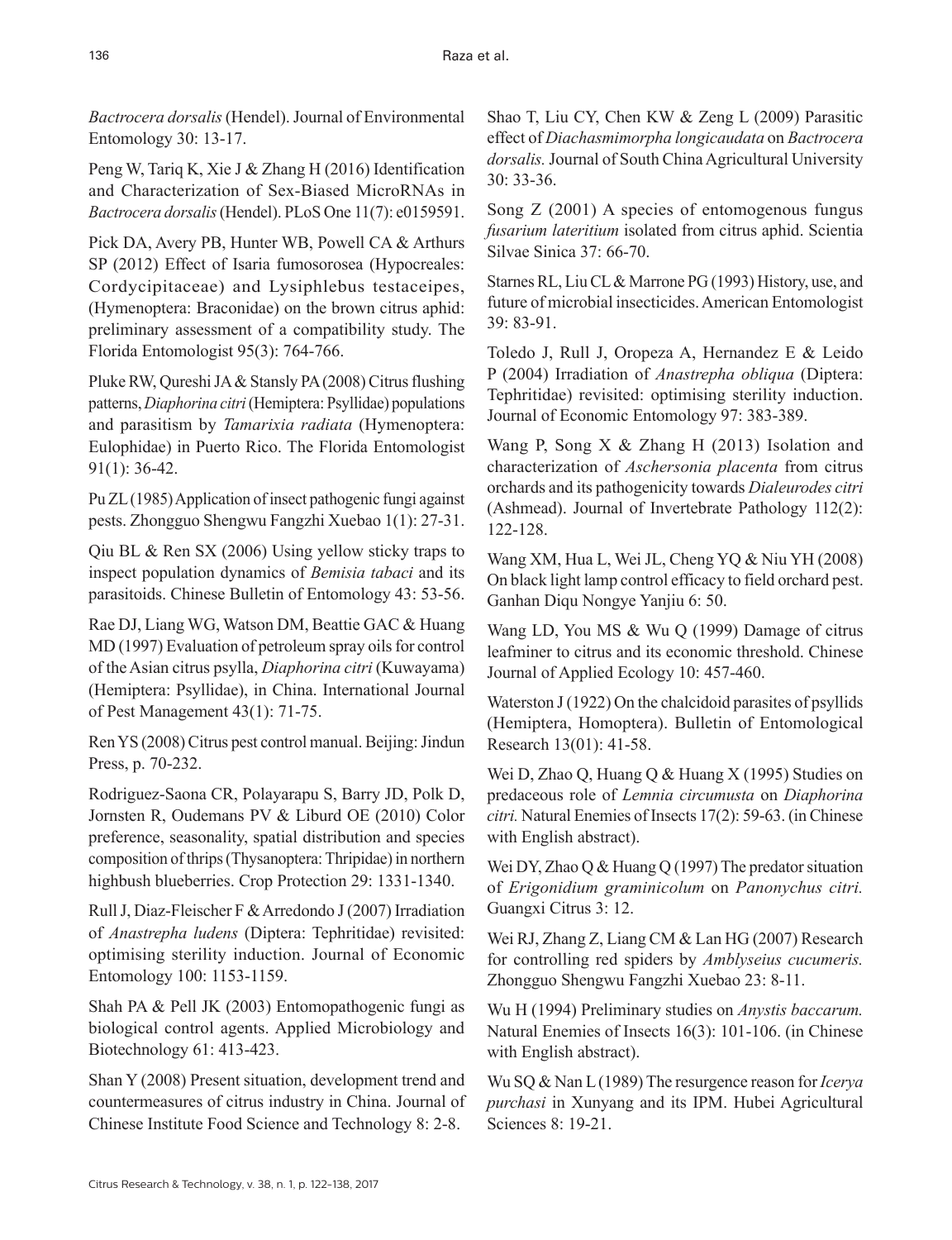Xiao SG, Yu LP, Shu C, Zhong L, Li AH & Xia B (2010) Selective toxicity of some acaricides commonly used in citrus orchards to *Amblyseius barkeri* and *Panonychus citri.* Plant Protect 36: 155-157.

Xiao XQ, Zeng DQ & Deng GR (2005) Comparison of *Oligota* sp. prey on *panonychus citri* and *Tetranychus truncatus.* Guangxi Tropical Agriculture 97: 1-2.

Xie P, Su Z & Lin Z (1988) A preliminary study on an entomogenous fungus of Diaphorina citri Kuwayama [Hom.: Psyllidae]. Zhongguo Shengwu Fangzhi Xuebao 2: 92. (Chinese).

Xiong XY (2004) Color atlas of common fruit pests control. Hunan: Hunan Science and Technology Press, p. 127–209.

Yang MQ (2004) The lists of citrus insect pests in Longsheng county. Guangxi Horticulture 15: 18-20.

Yang P (2002) Historical perspective of the red tree ant, *Oecophylla smaragdina* and its utilization against citrus insect pests. Zhongguo Shengwu Fangzhi Xuebao 18: 28-32.

Yang Y, Huang M, Beattie GAC, Xia Y, Ouyang G & Xiong J (2006) Distribution, biology, ecology and control of the psyllid *Diaphorina citri* Kuwayama, a major pest of citrus: A status report for China. International Journal of Pest Management 52(4): 343-352.

Yang ZX & Wang XQ (2008) The biological control history of citrus around the world. South China Fruits 37: 34-37.

Yao JM, Xie CH, He YB, Qiu B, Chen HY & Xu ZF (2008) Investigation on hymenopterous parasitoids of *Bactrocera dorsalis* (Hendel) in Guangdong. Journal of Environmental Entomology 30: 350-356.

Yao ST & Zheng YL (2008) Study on the tropism of *Bemisia tabaci* imagoes to different colors and the distribution of the trapped imagoes on yellow board. Acta Agriculturae 24(1): 85.

Ye Q, Chen W & Chen D (1994) Studies and application of entomogenous fungi of citrus pests. Zhejiang Citrus 4: 15-18. (Chinese).

Ye QM, Li Z, Bao HY & Ye XX (1996) The index of parasitoid species on *Aleurocanthus spiniferus* in Zhejiang Province. Jiangxi Horticulture 49: 26-27.

Ye ZX, Hu GB, Xu JM, Luo ZD & Lin XQ (2007) The cultivation of high yield arid excellent quantity management techniques of seedless sand sugar orange. China Tropical Agriculture 2: 60-61.

Yu YJ (2001) New citrus pest control. Shanghai: Shanghai Science and Technology Publisher, p. 103-218.

Yu YZ & Sun HY (2003) The pathogenicity of *Beauveria bassiana* and its application in control of underground pest. Journal of Ningxia Agricultural College 24(1): 58-61.

Yuan SY, Kun Q, Ma YF, Li ZY, Xiao C & Pu JX (2010) Detection on the Virulence of *Beauveryia bassiana* MZ041016 against *Bactrocera dorsalis* (Hendel). Journal of Huazhong Agricultural University 29: 152-155.

Zhang AS, Yu Y, Men XY, Li LL & Sun TL (2007) Predation of *Orius sauteri* nymph on *Frankliniella occidentalis* adults. Natural Enemies of Insects 29: 108-112.

Zhang B, Zheng W & Zhang H (2013). Influences of field plants on predatory mites: Influences of groundcover. Journal of Environmental entomology 35(5): 673-678.

Zhang BD (2001) The occurrence pattern of fruit pests and diseases and control measures by answer and question. Guangzhou: South China University of Technology Press, p. 55-93.

Zhang HY & Li HY (2012) Photographic guide to key control techniques for citrus disease and insect pests. Beijing: Chinese Agricultural Press, 89 p.

Zhang QB, Lei HD, Li HJ, Liu HQ, Yao TS, Tian WH & Qian KM (2004) The damage and control of *Aleurocanthus spiniferus.* South China Fruits 33: 15.

Zhang YP, Li DS, Huang SH & Zhang BX (2009) Research progress in biological control of *Diaphorina citri.* Zhongguo Shengwu Fangzhi Xuebao 25: 160-164.

Zhang YP, Zhao YC, Zhang BX, Huang SH & Li DS (2008a) *Fopius vandenboschi* (Fullaway), an important parasitoid of *Bactrocera dorsalis* (Hendel) in China. Journal of Environmental Entomology 30: 86-88.

Zhang YZ, Zhang ZH, Nong XQ, Gao S, Wang GJ & Zhang LS (2008b) The toxicity of *Beauveria bassiana* to *Myzus persicae* and its re-infection study. Journal of Henan Agricultural Sciences 5: 94-96.

Zhang YX, Lin JZ & Ji J (2002) Controlling *Panonychus citri* (McGregor) with *Amblyseius cucumeris* produced in factory. Plant Protection Technology and Extension 22: 25-28.

Zhang YX, Sun L, Lin JZ, Chen XJ (2011) Study on the predatory mites equipped with Beauveria sp. for control